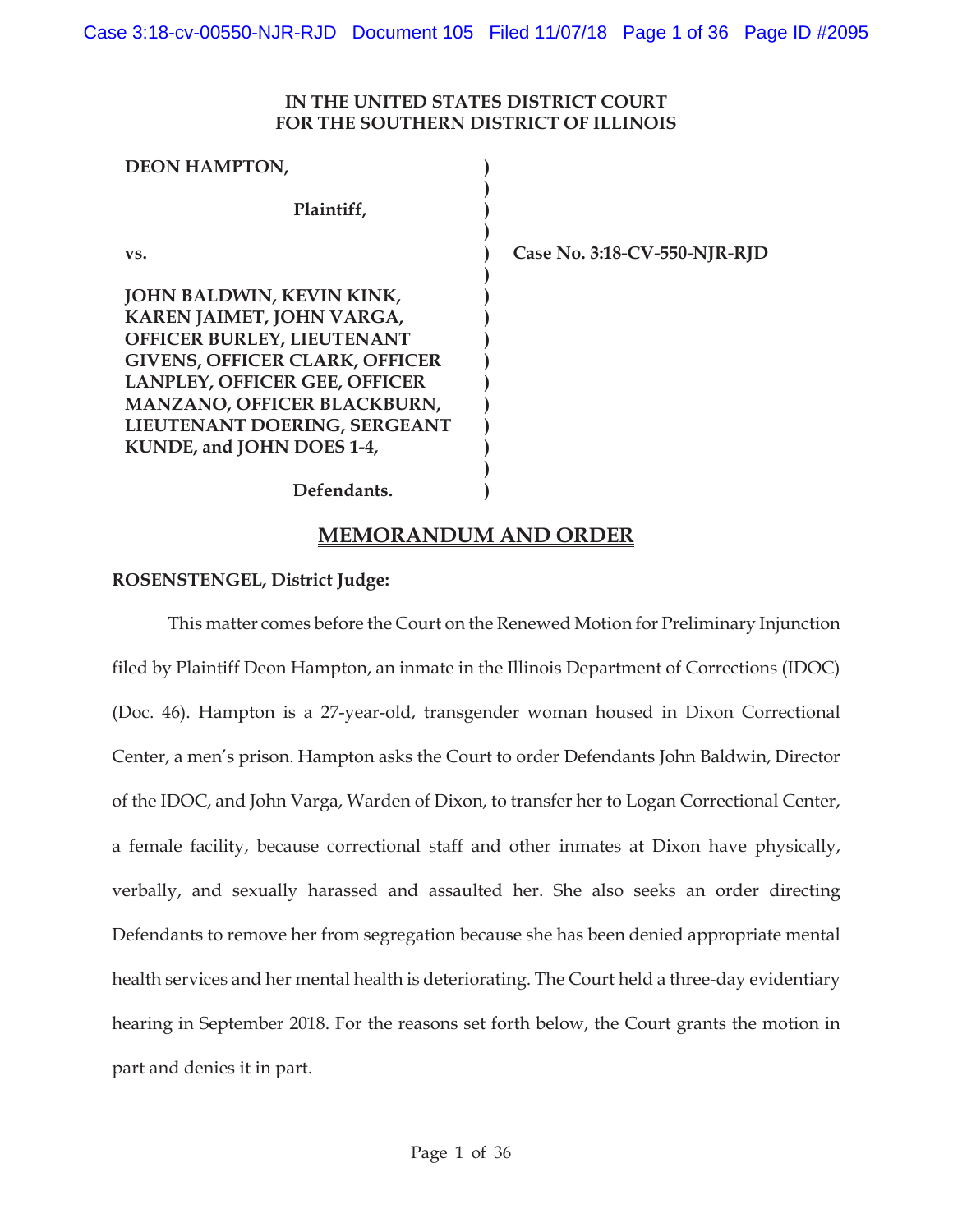#### **BACKGROUND**

Hampton, who was anatomically born a male, has identified as a female since age five and has dressed as a female since she was eleven years old (Doc. 46-1, p. 7). At that point, her family and community treated her as a girl and referred to her by her preferred name: "Strawberry." (*Id.*) Hampton lived exclusively as a female for years prior to her incarceration and is attracted exclusively to men (*Id.*; Doc. 96, pp. 52, 62). In 2012, she was diagnosed by an IDOC psychiatrist with gender dysphoria, a significant mismatch between a person's experienced gender identity and sex assignment at birth (Doc. 98, p. 12). People with gender dysphoria often want to change their body to match their internal gender identity and to be rid of the sexual characteristics associated with their birth sex (*Id.*). Hampton also suffers from bipolar disorder (Doc. 100, p. 24).

In 2015, Hampton told mental health professionals at Hill Correctional Center that she was not transgender (Doc. 46-1, p. 7). In May 2016, however, she clarified to a mental health professional that she simply considers herself female rather than "transgender." (*Id.*) Two months later, while still in IDOC custody, Hampton began hormone treatment to physically transition to female (Doc. 96, p. 5). The hormones have feminized her looks while shrinking her muscles and male anatomy (*Id.*, p. 6). She has breasts and can no longer get an erection (*Id.*, pp. 5). Her strength also has diminished, and she can no longer lift heavy objects (*Id.*, p. 6). By January 30, 2018, Hampton's estradiol level was 397 and her testosterone was less than 3 (Doc. 46-2, p. 2). That level of testosterone is considered "castrate," in that Hampton has virtually no circulating testosterone—similar to males who have been surgically castrated (*Id.*).

At the evidentiary hearing, Hampton presented the expert testimony of Dr. George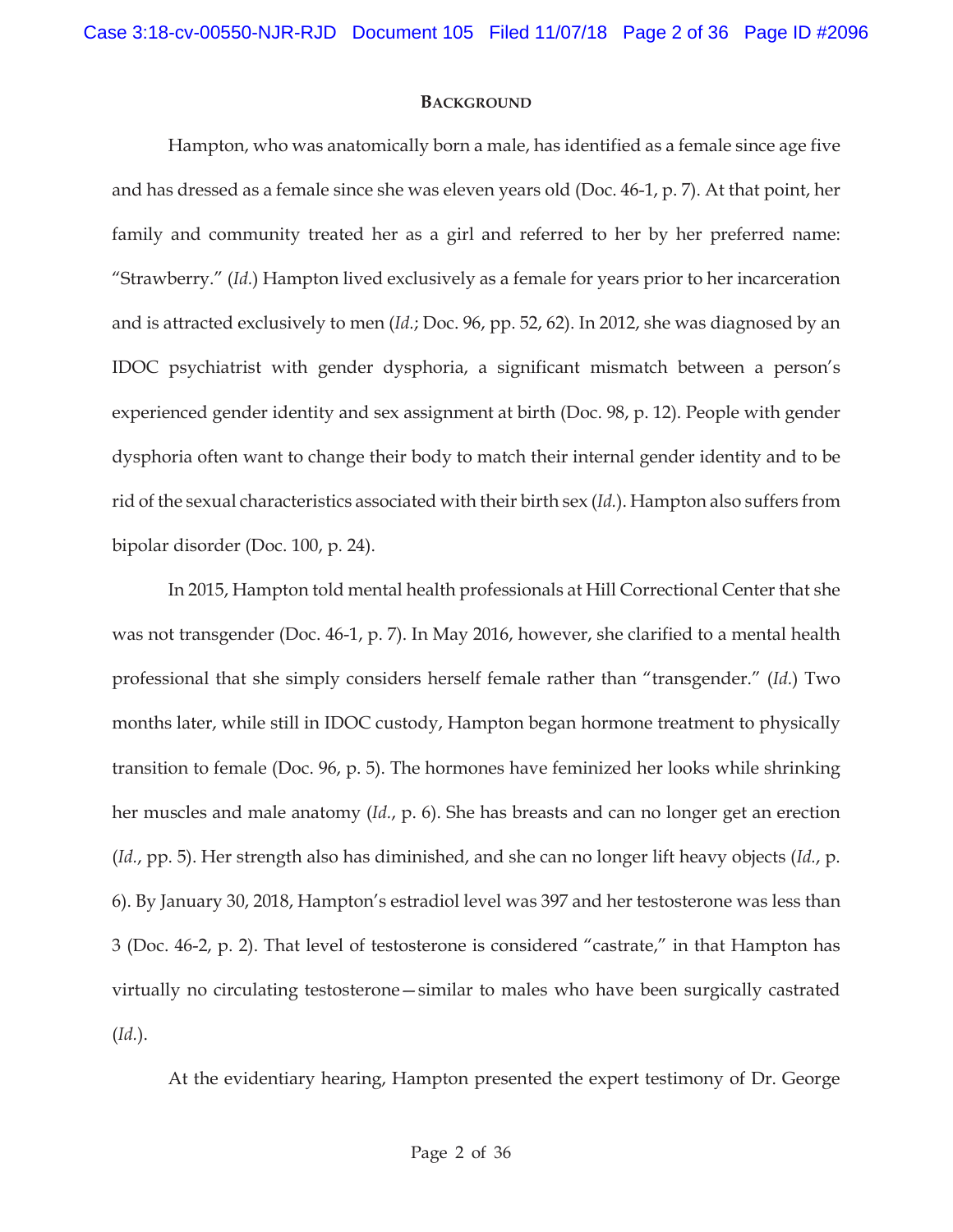Brown, the Associate Chairman for Veterans Affairs and Professor of Psychiatry at East Tennessee State University and a consultant nationally for the United States Department of Veterans Affairs on transgender health care issues (Doc. 98, pp. 5-8). According Dr. Brown, Hampton's high estrogen and low testosterone levels make it "exceedingly unlikely" that she could get an erection, let alone produce semen and be fertile (Doc. 98, pp. 28-31). He explained that chemical castration is most likely irreversible with continued treatment, and that Hampton has been 100 percent compliant with taking her hormones (*Id.*, p. 32). In his opinion, there is "no ambivalence in her transgender identity" and, thus, no indication she would stop taking estrogen (*Id.*, p. 32).

Over the past two years, Hampton has been housed at four IDOC male correctional centers: Pinckneyville, Menard, Lawrence, and Dixon (Doc. 96, p. 6). Hampton describes her experiences at these male prisons as feeling like a sex slave (*Id.*, p. 13). At Pinckneyville, she was called a "fag," "it," "he-she," "thing," "dick sucker," and "dick eater" on a daily basis (*Id.*, pp. 9-10). One officer pulled down her shorts and asked what genitalia she had (*Id.*, p. 10). Other officers forced her to engage in sexual acts with her cellmate for the officers' entertainment (*Id.*, p. 11). On one occasion, she and her cellmate were taken out of their cell, forced to dance, and then told to perform oral sex while the officers watched (*Id.*, p. 12). She also was forced to have phone sex with a lieutenant (*Id.*). After the incident, Hampton and her cellmate were warned to stay quiet, otherwise the officers would "make their bodies disappear" (*Id.*). Hampton did report the incident, but no action was taken to protect her from further abuse (*Id.*, pp. 13-16). Instead, she asserts, she was beaten and not allowed to shower, while the officers wrote allegedly false disciplinary tickets against her (*Id.*, p. 17).

Hampton eventually was transferred to Menard, a maximum-security prison, where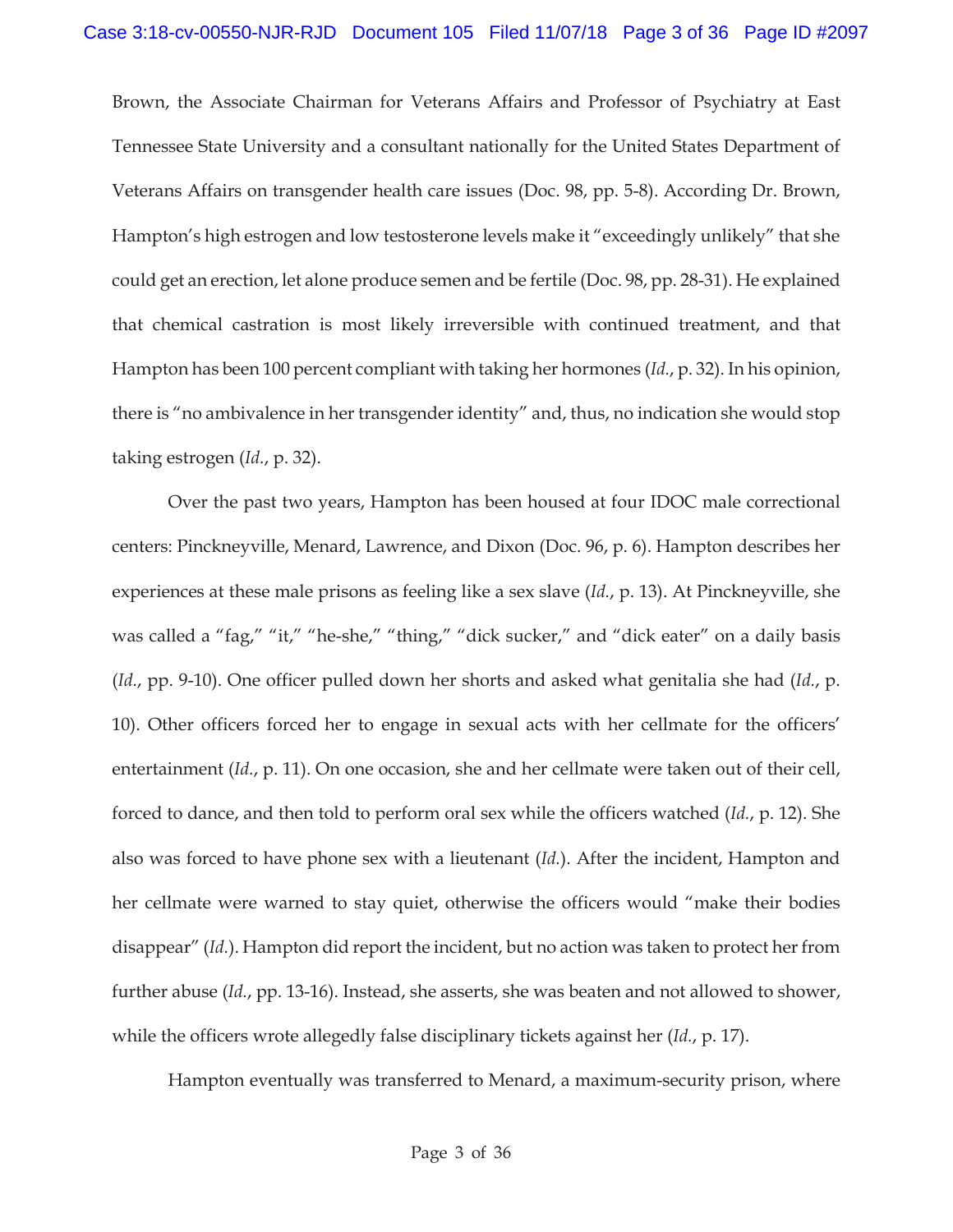she was called the same derogatory names (*Id.*, p. 19). She again experienced physical assaults and feared for her life and safety (*Id.*, p. 22). She was forced to stick deodorant bottles up her anus, to masturbate, and to dance in her cell (*Id.*, p. 24). She testified she feared that if she told the officers no, they would have tried to kill her (*Id.*). After she filed a grievance about the officers' conduct, no action was taken to protect her (*Id.*, p. 23). Instead, the officers continued to work around her and "gay bash" her (*Id.*).

 Hampton filed a lawsuit related to the conduct at Menard, which resulted in a settlement whereby she was transferred to Lawrence Correctional Center (*Id.*). But the situation was no different there. In January 2018, during yard, an inmate at Lawrence exposed his penis, masturbated, and threatened to rape Hampton (*Id.*, p. 25). When Hampton complained to staff, they blew her off because she is attracted to men (*Id.*) At that point, Hampton called the Prison Rape Elimination Act (PREA) hotline (*Id.*, pp. 25-26). After an investigation, Hampton's complaint was deemed substantiated (*Id.*, pp. 26-28; Ex. 9). Yet, Hampton asserts nothing was done to protect her. Instead, the inmate who committed these acts was placed near her in segregation, where he continued to threaten to rape her (*Id.*, pp. 28-29). Hampton made a second PREA call in February 2018, which again was substantiated (*Id.*, p. 29-30; Ex. 9). The inmate then was transferred from Lawrence, a medium to highmedium security prison to Pontiac Correctional Center, a maximum-security prison (Doc. 97, pp. 66-67; Ex. 9).

Hampton also was targeted by the staff at Lawrence. She described sexual misconduct by a lieutenant and an Internal Affairs officer, with whom she was forced to have sex on a regular basis (Doc. 96, p. 30). She claims these individuals threatened to reach her family if she said anything (*Id.*). Staff also called her names and misgendered her by using male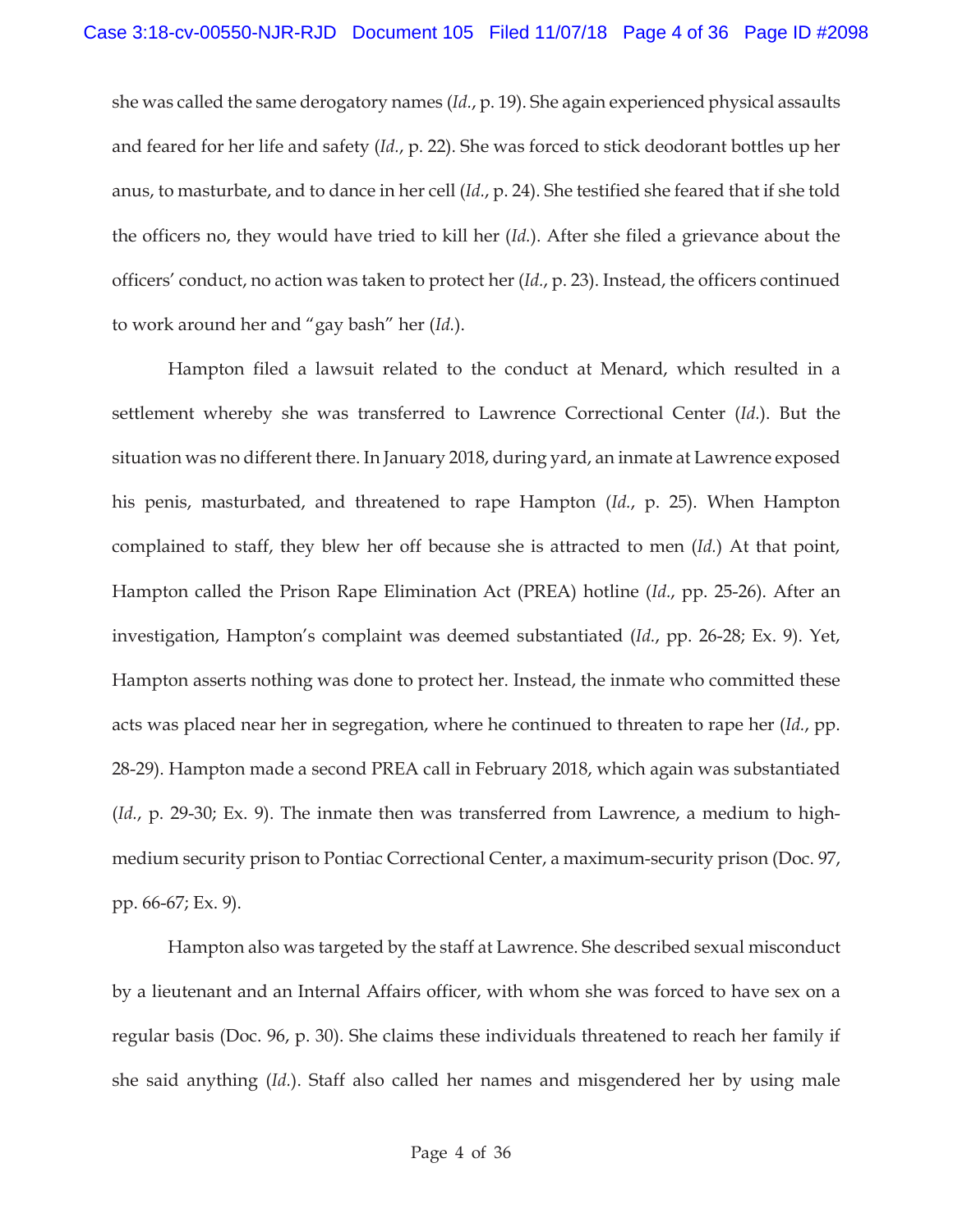pronouns, which makes her feel angry, disrespected, ashamed, and humiliated (*Id.*, pp. 20, 25). Dr. Brown explained that misgendering transgender people can be degrading, humiliating, invalidating, and mentally devastating (Doc. 98, p. 16). In Hampton's records, Dr. Brown saw hundreds of incidents of misgendering, not just by correctional officers but by clinicians, nurses, and administrators (*Id.*, pp. 16-17).

 On March 16, 2018, Hampton was transferred to Dixon and again placed in segregation. The recommendation to transfer Hampton to Dixon came from Dr. Shane Reister, a licensed clinical psychologist who serves as the Southern Regional Psychologist Administrator for the IDOC (Doc. 100, pp. 10, 26). In this position, Dr. Reister oversees the mental health programming at the institutions in the IDOC's southern region (*Id.*, p. 10). Dr. Reister met with Hampton in March 2018 because she is a "particularly challenging" inmate with "very clear bipolar symptoms, as well as some dissociative problems when trauma triggers occur" (*Id.*, pp. 23-24). Dr. Reister found that Hampton's manic symptoms, in addition to her gender-related concerns, made it difficult for her to adapt to her environment (*Id.*, p. 25). Accordingly, Dr. Reister recommended that Hampton be transferred to Dixon, which is a "mental health hub," has a large transgender population, and a "very functional transgender support group." (*Id.*, p. 27).

Since her transfer to Dixon, Hampton claims the name calling by IDOC staff has continued (*Id.*, p. 36). So has the sexual assault. For a week and a half in April 2018, a fellow inmate grabbed her breasts and buttocks and exposed his penis (*Id.*). When Dixon staff refused to do anything despite her complaints, she called the PREA hotline (*Id.*). An investigation ensued, and the allegation was substantiated (*Id.*). The offender appeared before the Adjustment Committee on April 27, 2018, and "was disciplined for his actions."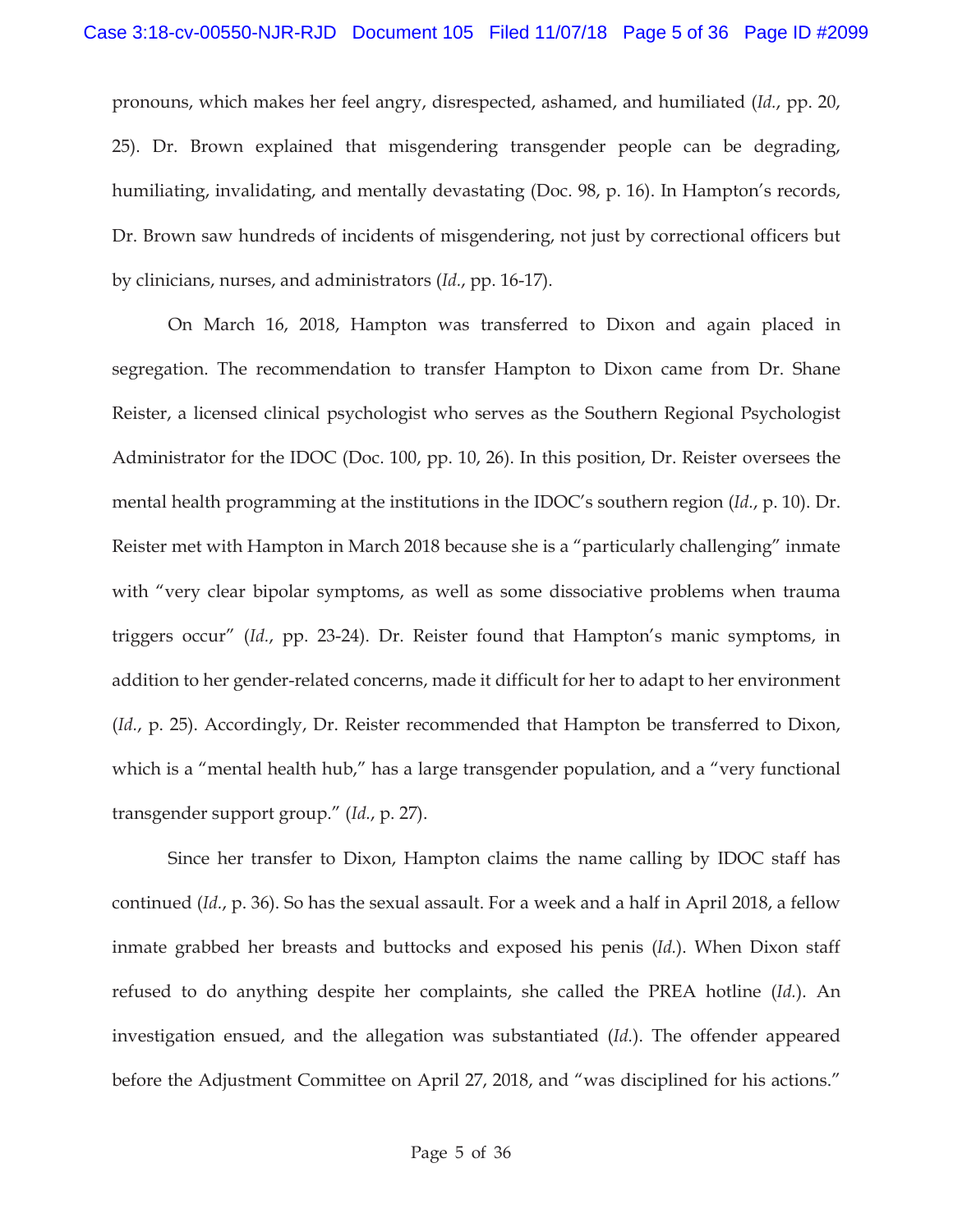(Ex. 9.) He was then released from segregation on May 3, 2018 "for time served and the safety of [Hampton] due to the fact of Hampton being in segregation." (*Id.)*

Another inmate at Dixon grabbed her body, kissed her, and tried to force her to perform oral sex (*Id.*, p. 38). He also threatened physical harm and tried to come in while Hampton was showering (*Id.*, pp. 38-39). Hampton again called the PREA hotline and reported the abuse to Dixon staff, including mental health professionals and the warden (*Id.*, p. 39). Hampton asserts that staff sent the offending inmate to a minimum-security prison and retaliated against her instead of taking any action to protect her (*Id.*, p. 40).

Indeed, Justin Wilks, Assistant Warden of Operations at Dixon, could not testify to anything done to protect Hampton after her PREA allegations were substantiated (Doc. 99, p. 78). He also testified he was unaware of the claimed harassment and verbal discrimination by other inmates and officers, unaware of any measures taken after Hampton filed grievances complaining of harassment by officers, and unaware of any grievances she filed regarding sexual harassment by other offenders (*Id.*, pp. 79-81).

Because of the continued verbal and physical harassment and sexual assault by staff and male offenders, Hampton has filed numerous grievances seeking to be transferred to a female prison. To date, Hampton's repeated requests to be transferred have been denied internally by the IDOC's Transgender Care Review Committee ("the Committee"), previously known as the Gender Identity Committee and the Gender Dysphoria Disorder Committee (Doc. 98, p. 41; Doc. 100, p. 60). The Committee, which is made up of mental health providers, psychologists, medical doctors, and representatives from IDOC administration, security, and the transfer coordinator's office, is responsible for ensuring that the mental health, security, and medical needs of offenders are met, specifically regarding transgender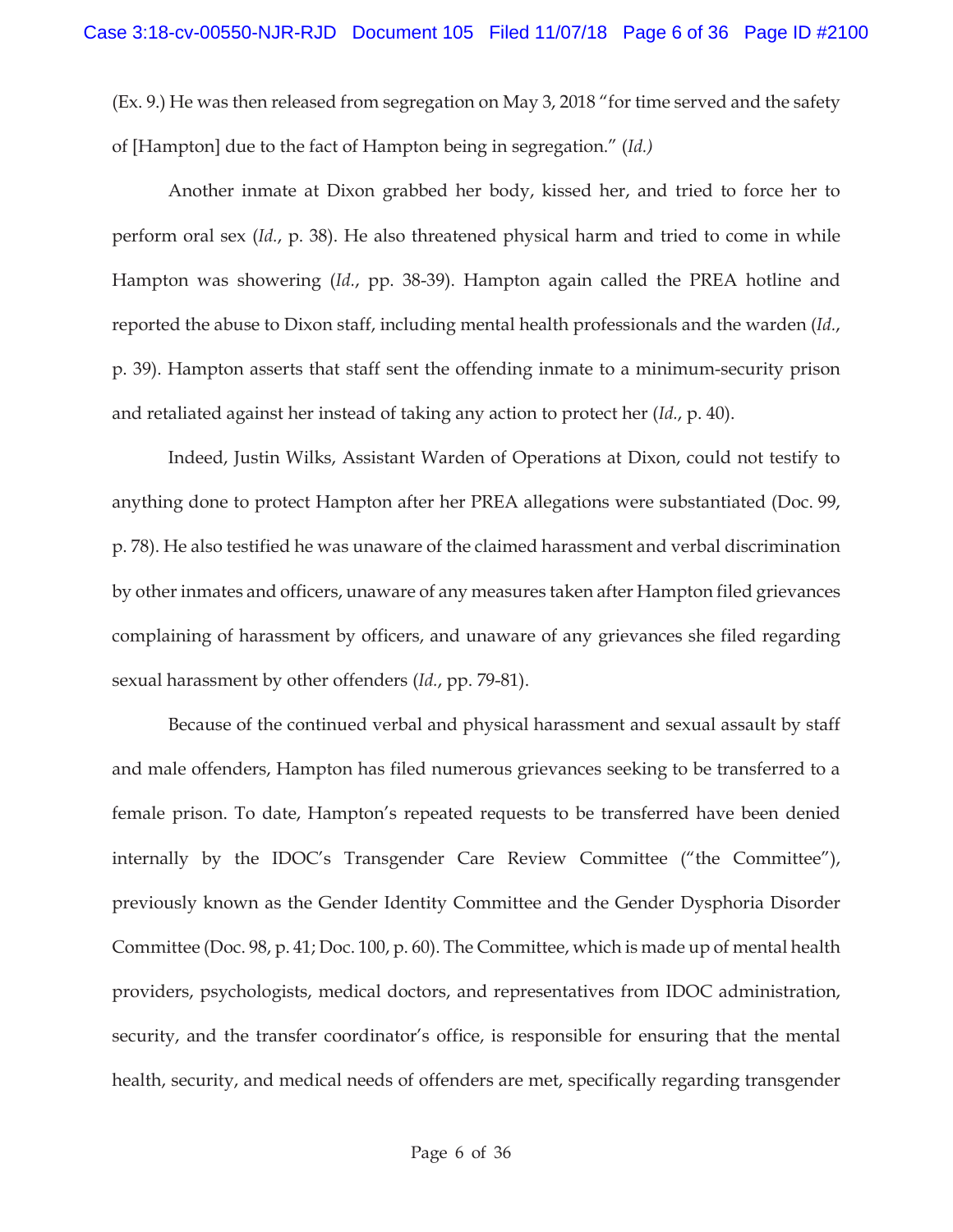care (Doc. 100, pp. 14-15). It is also charged with ensuring trans people are housed appropriately within the Department of Corrections (Doc. 99, p. 5).

Dr. Steven Meeks, Agency Medical Director of the IDOC, is the chairperson of the Committee (*Id.*, p. 4). Dr. Meeks admitted he is not an expert on providing care to trans people (Doc. 99, p. 5), and he does not know the specific details of the PREA (*Id.*, p. 7). While he agrees that gender dysphoria is a real diagnosis that requires medical treatment, he also has never recommended that a trans woman be moved from the men's division to the women's division (*Id.*, pp. 5, 9).

Dr. Meeks explained that the Committee issues a full report on a transgender inmate when that individual transfers to a new facility, while periodic updates are done if there are specific requests related to that individual's care (*Id.*, p. 13). On March 17, 2017, the Committee issued an update on Hampton noting that she was housed in segregation, showered separately and in private, and was taking feminizing hormones (Ex. 18). The report further stated that since Hampton had been in segregation she had not had any individual or group therapy specifically for transgender support, but she had been attending the mental health group offered to inmates in segregation. Dr. Meeks admitted that to the extent Hampton was not receiving psychosocial support for her gender dysphoria while in segregation, her treatment violated professionally accepted standards (Doc. 99, pp. 10-11). Nevertheless, the Committee recommended continuing those provisions.

The Committee next issued a report on Hampton on January 26, 2018, after her transfer to Lawrence (*see* Ex. 18). At that time, the Committee recommended Hampton continue showering separately and in private, be permitted to use a sports bra, be referred for general support for living as a transgender in prison, be referred for individual and/or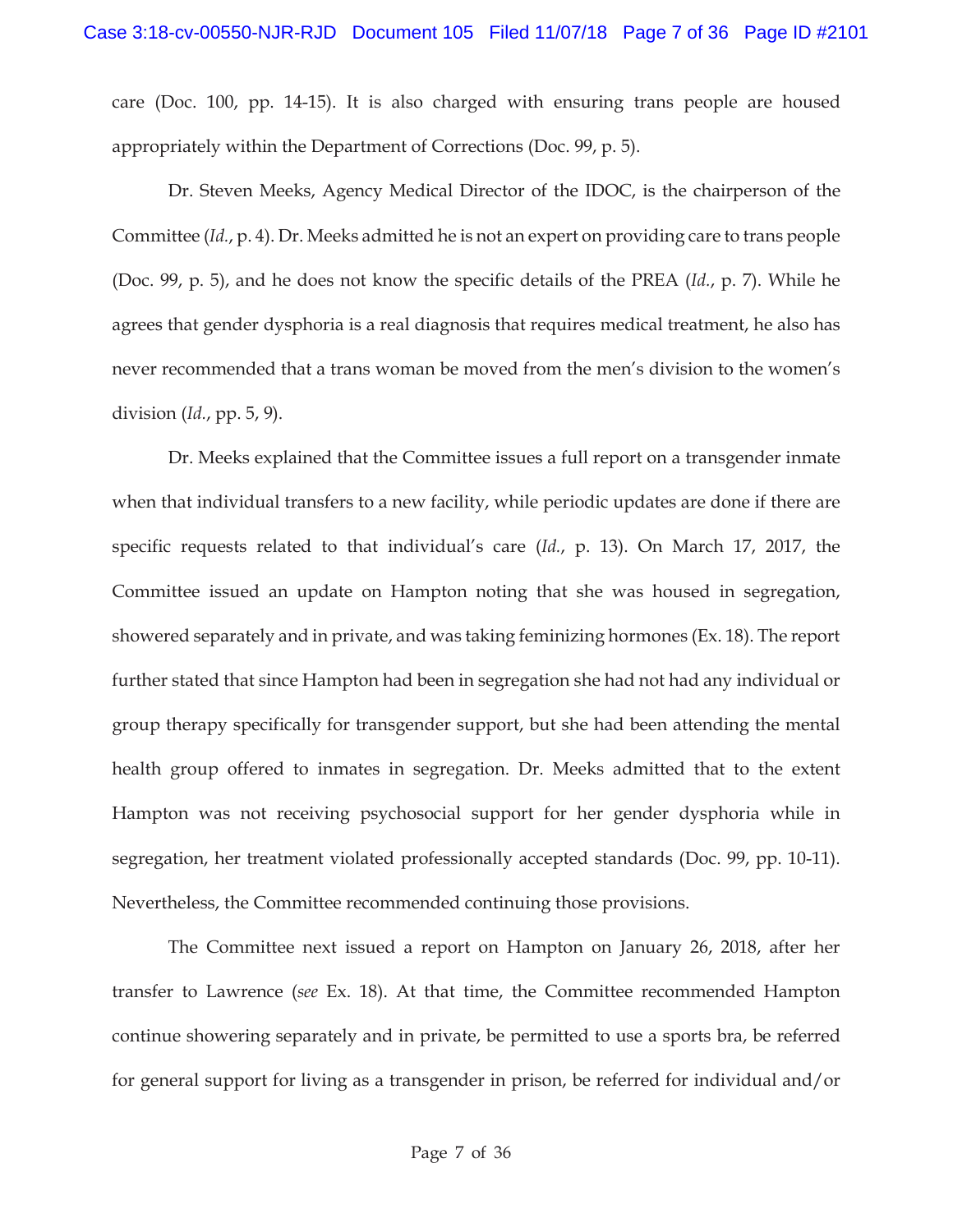group treatment issues related to being transgender and other mental health issues, and that all security searches be performed professionally and as least intrusive as possible—"in accordance with facility policy based upon the gender of the facility." (Ex. 18). Dr. Meeks admitted there is no documentation of any discussion regarding Hampton's PREA complaints or her disciplinary history, but testified that they discussed her "placement," meaning a potential transfer to a women's prison (Doc. 99, pp. 16-18).

The Committee issued another report on April 1, 2018, after Hampton's transfer to Dixon (Ex. 18). The report does not discuss Hampton's sense of personal safety or her history of sexual assault, and it leaves several sections blank (*Id.*, p. 21). It also makes no recommendations as to housing or showering (*Id.*, p. 19). Dr. Meeks testified that part of the reason the Committee decided not to transfer Hampton at that time was because she was adjusting well to Dixon and because she needed to be healthy from a mental health perspective before they would consider transferring her (*Id.*, pp. 23-24). While Dr. Meeks previously testified in his deposition that he would not be comfortable moving a prisoner who still has testicles to a female prison, he testified at the evidentiary hearing that "having testicles in and of itself" would not be a reason to keep Hampton out of the women's division (*Id.*, p. 25). Instead, "it's a more wholistic decision than that," which takes into account the inmate's "mental health status and whether she would function well at the women's facility." (*Id.*). Dr. Meeks admitted, however, that the Committee did not consider Hampton's substantiated PREA complaints, nor did they consider her disciplinary history or personal sense of safety at Dixon (*Id.*, pp. 24, 35). Additionally, no member of the Committee has ever met with Hampton regarding her request to be transferred to a female prison, to discuss whether she feels safe at a men's prison, or to ask how the hormones she takes affect her body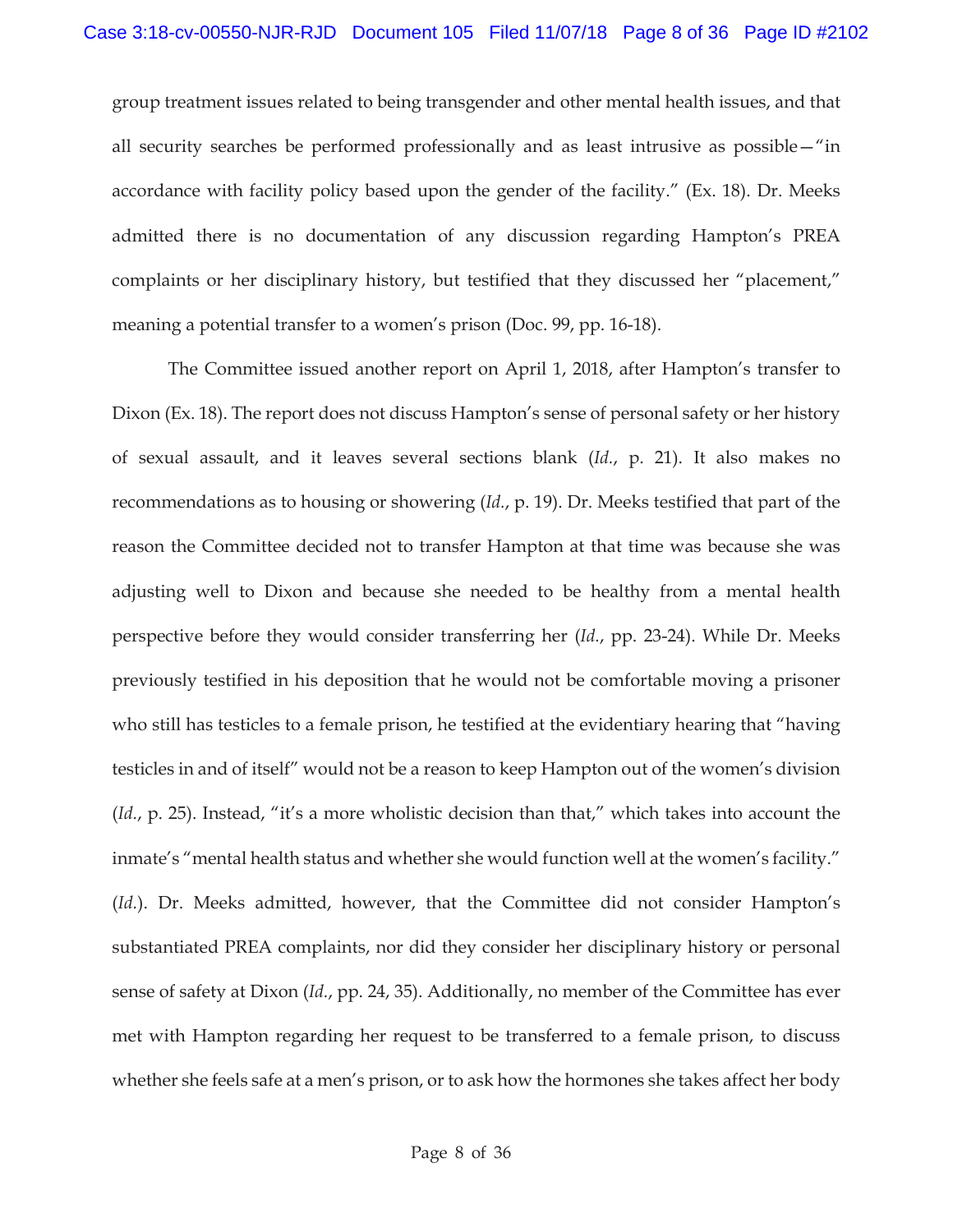(Doc. 96, p. 45).

On July 16, 2018, the Committee met specifically to discuss Hampton's potential transfer to a women's prison (*Id.*, p. 30). IDOC Chief Attorney Camille Lindsay was present for this meeting (*Id.*). The Committee did not issue a formal update; instead, Dr. Meeks's assistant distributed a bullet-point list of topics discussed (*Id.*; *see* Ex. 18). Those issues included whether Hampton is fertile or capable of an erection, her behavioral and mental health, her assault on a staff member and another offender, her aggression level and strength as opposed to the women in Logan Correctional Center, her refusal to take Lithium for her bipolar disorder, and the potential impact on Logan should she be transferred (Ex. 18). The Committee did not recommend transferring Hampton at that time but agreed to review her situation again in November 2018 (Ex. 18).

Dr. Meeks testified that the Committee decided not to transfer Hampton because she had assaulted a staff member and an offender at Dixon, and there was some concern she was not psychologically stable enough to transfer her to Logan (Doc. 99, p. 32). Dr. Meeks did not recall discussing Hampton's own personal sense of safety at Dixon and admitted that not all women at Logan are "mentally stable." (*Id.*, pp. 33, 35-36).

Sandra Funk, the Chief of Operations for IDOC and a member of the Committee, also testified regarding the Committee's July 16, 2018 meeting. Funk stated that from a security perspective, the primary concern when considering whether to transfer a transgender prisoner is sexual potency, *i.e.*, the ability to become erect (*Id.*, p. 47). While Hampton cannot obtain an erection, Funk noted that is only because she is taking medication (*Id.*). She also implied that even if Hampton sexually prefers men, that does not mean she would never try sex with a woman (*Id.*). Funk did agree, however, that whether an inmate is a predator or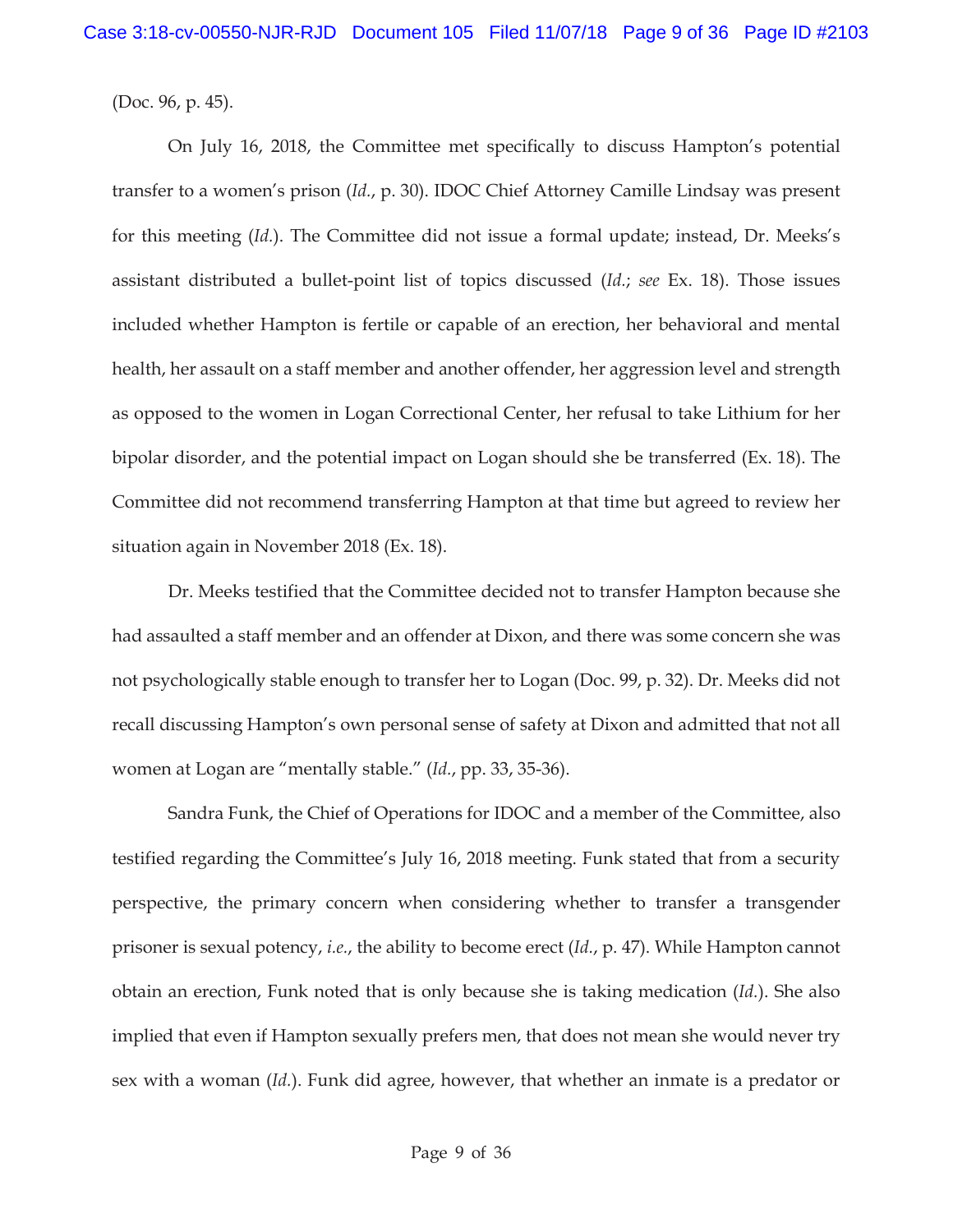vulnerable should be considered when determining placement, and that someone who has been raped in prison and had multiple substantiated PREA complaints would be considered vulnerable (*Id.*, p. 48). Yet, according to Funk, there was no discussion as to Hampton's person safety or her fear of sexual assault while in a men's prison (*Id.*, pp. 55-56). In fact, the Committee did not discuss *any* reasons why it would be in the interest of Hampton's mental health to transfer her to Logan (*Id.*, p. 57). And while IDOC policy does not allow housing decisions to be made solely on a prisoner's sex at birth, currently all prisoners in the IDOC are housed based on their genitalia (*Id.*).

 At the hearing, Hampton presented the expert testimony of Dan Pacholke, an independent consultant and former head of corrections for the Washington State Department of Corrections (Doc. 97. p. 5). Pacholke worked with the Washington State Department of Corrections for more than 33 years in a number of positions ranging from correctional officer to warden (Doc. 97, p. 5-6). According to Pacholke, under the PREA, housing decisions should not be made exclusively based on external genital anatomy (Doc. 97, p. 13). Instead, the prison must consider the individual's own sense of security when determining placement (*Id.*). And while the IDOC's policy states that it will consider the offender's perception to ensure appropriate facility placement, it does not provide any objective criteria for being placed in a women's facility (*Id.*, p. 14). Those objective standards should include the inmate's age, physical build, sexual preference, criminal history (including whether the inmate has committed sex crimes or is violent), and the inmate's own perception of vulnerability (Doc. 97, p. 79).

Pacholke was critical of the Committee's updates and reports for lacking detail as to those objective standards, as well as Hampton's history of mental health issues and sexual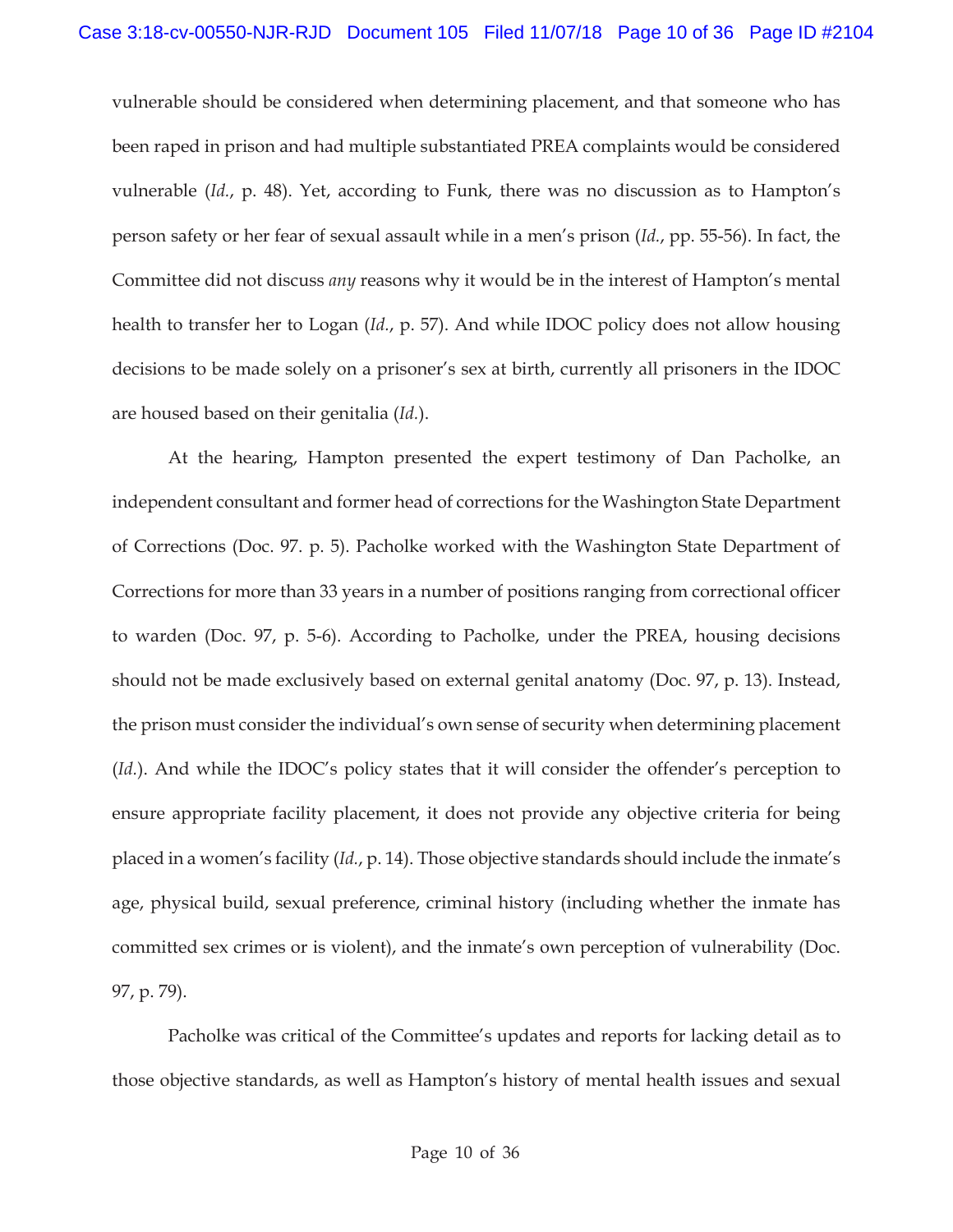assault (Doc. 97, p. 18). Pacholke testified that the Committee should have received and reviewed Hampton's substantiated PREA reports so that they could have considered the abuses occurring to her, the mental health counseling needed, and how to keep her safe (*Id.*, p. 25). Indeed, based on the omissions in several of the reports, Pacholke concluded that the Committee did no meaningful review of Hampton's housing placement (Doc. 97, p. 21).

In addition to seeking a transfer to a women's prison, Hampton also has made repeated requests to be removed from segregation. Hampton asserts she has spent much of the last two years in segregation, which causes her panic attacks, exacerbates her depression, and makes her want to kill herself (Doc. 96, pp. 8-9). Before entering segregation, Hampton participated in psychosocial support groups to help deal with her gender dysphoria. While in segregation, however, Hampton has been denied access to the transgender support group (Doc. 98, p. 9). Instead of group therapy, Hampton participates in weekly, one-hour, individual sessions with Jamie Weigand, a mental health professional, to discuss her transgender issues (Doc. 56-2, p. 4).

Weigand testified in her deposition that at almost every session Hampton has been fixated on her placement in segregation and repeatedly reported feeling depressed (*Id.*, pp. 8, 11-12). Yet, Weigand said she has not personally observed any negative effects or decompensation from Hampton being in segregation (*Id.*, p. 8). She did admit, however, that Hampton's "depression may be increased because of that extended period of time locked in her cell." (*Id.*, p. 12). Hampton has attempted suicide multiple times—at least twice since being transferred to Dixon (Doc. 99, p. 82). Assistant Warden Wilks testified that he believed Hampton was doing well at Dixon, but acknowledged he was unaware Hampton had tried to commit suicide twice (Doc. 99, p. 82). He agreed that someone who has attempted suicide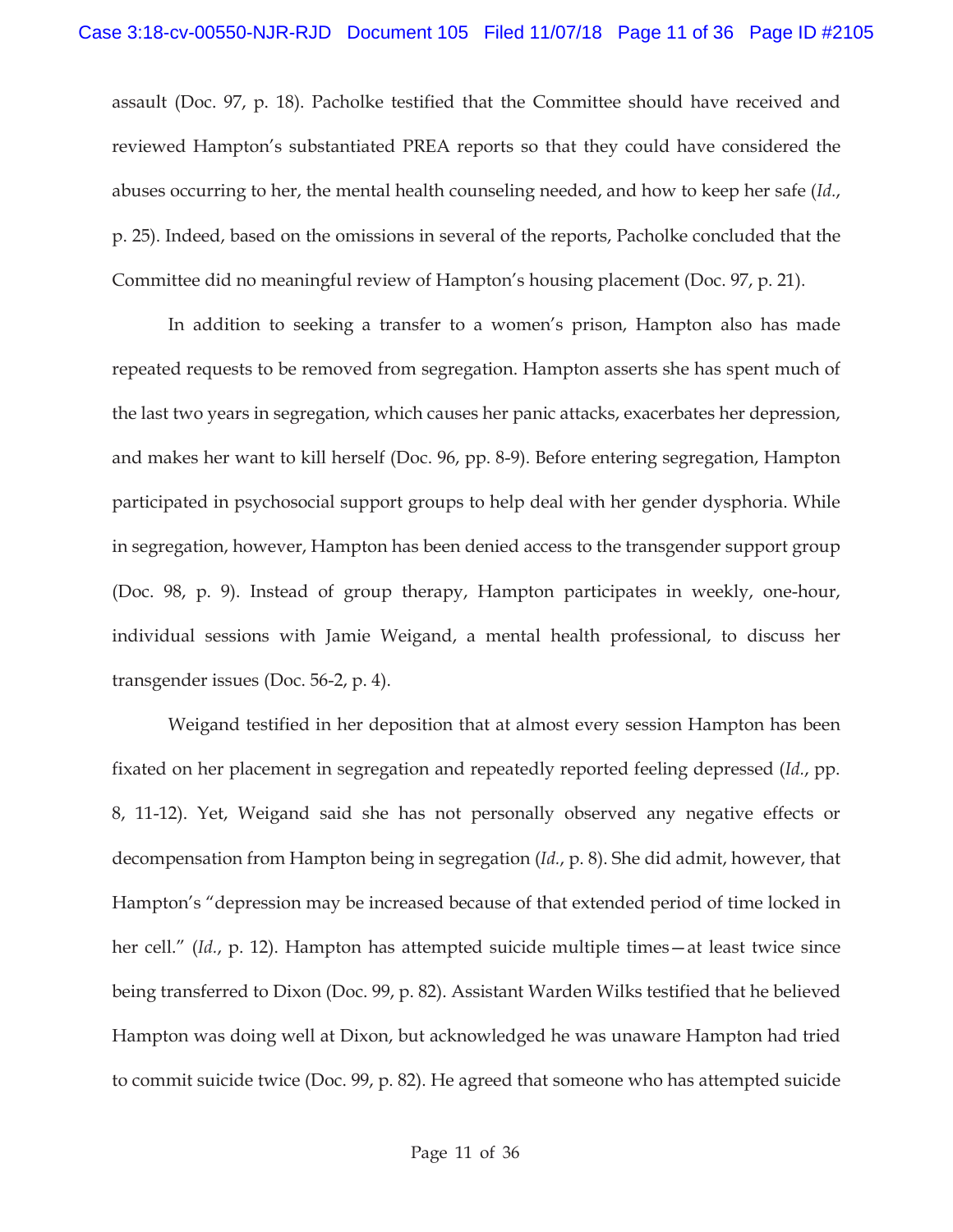is not adjusting well (*Id.*, p. 83).

According to Dr. Brown, while she is in segregation, Hampton is not receiving the medical services necessary to support her transition, including the transgender support group, which he considers inadequate care of her gender dysphoria (Doc. 98, p. 9). Dr. Brown testified that continued placement in segregation is exacerbating Hampton's symptoms and placing her at risk of suicide or auto-castration and subsequent death by exsanguination, *i.e.*, bleeding to death (*Id.*, pp. 10-11). Dr. Brown also noted that Hampton has lost 75 pounds in prolonged segregation not due to any efforts to lose weight (*Id.*, p. 42). He explained that weight loss is a nonspecific symptom often associated with depression or decompensation (*Id.*). Based on his interview with Hampton, as well as a review of her medical records, Dr. Brown concluded that there is no medical justification whatsoever for housing her in a men's prison and that her continued placement at Dixon places her at risk both mentally and physically (*Id.*, p. 9).

With regard to the Committee's concern that she is a violent offender, Hampton acknowledges she has received numerous disciplinary tickets throughout her incarceration, but asserts they were issued as a result of defending herself or in retaliation for filing complaints. For example, while housed at Hill Correctional Center, Hampton received a disciplinary ticket related to an incident where a large man ran into her cell and began attacking her while she was on the toilet (Doc. 96, p. 47). Hampton fought back in self-defense but was charged with assaulting the other inmate (*Id.*). On another occasion in July 2017, Hampton received a disciplinary ticket for hugging and kissing her cellmate even though she told Internal Affairs that IDOC staff made them do it (*Id.*, p. 48). As a result, she was sentenced, among other things, with two months of segregation.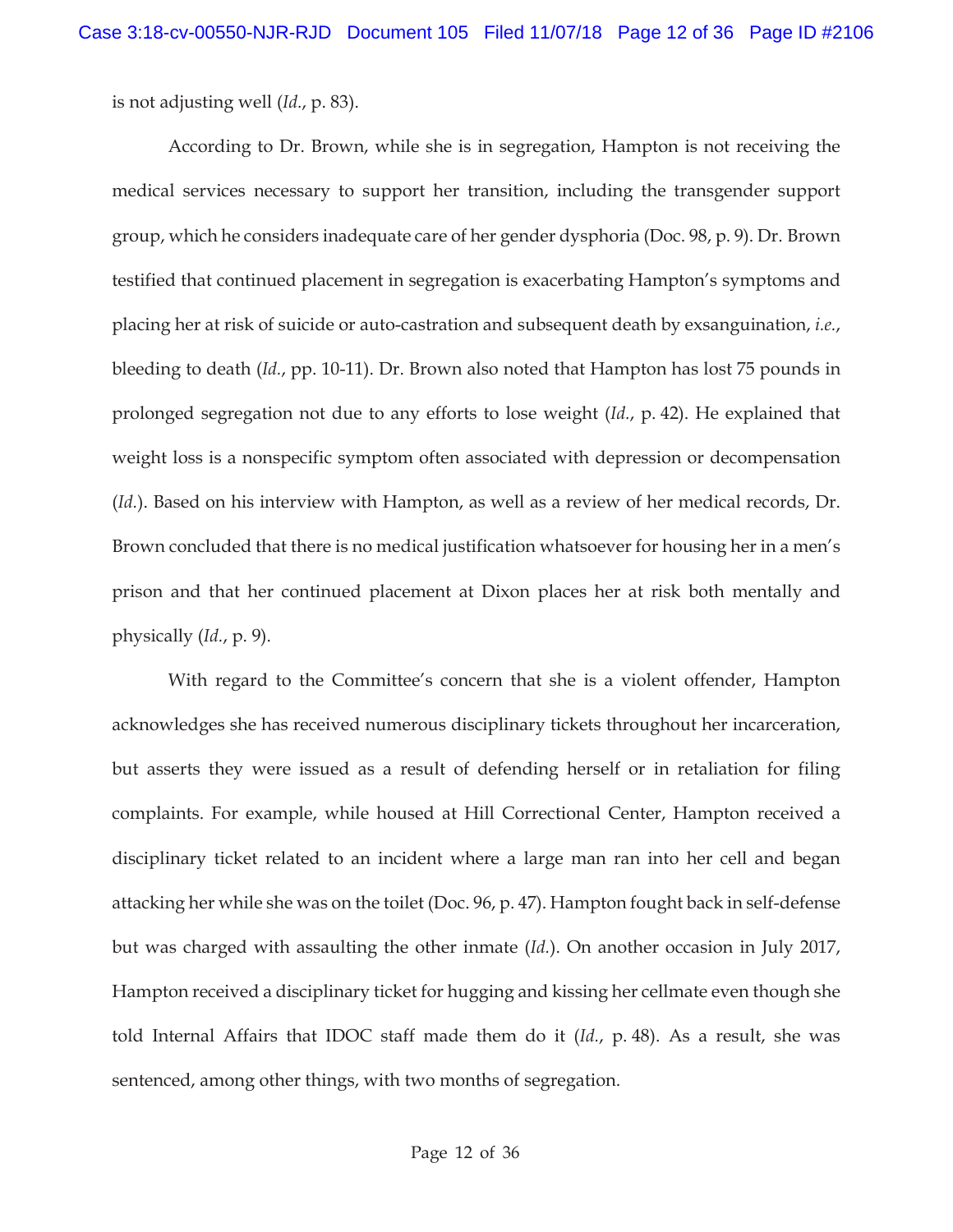According to Pacholke, many of Hampton's tickets were issued for low-level violations that "support [Hampton's] own view of her gender identity" like calling an officer "hey girl," destroying state property by modifying her clothing, and making and wearing thong underwear (Doc. 97, p. 34).

Other tickets were for more serious violations. On February 18, 2018, Hampton received a ticket for kicking an officer multiple times (Doc. 97, p. 35). The officer was taking Hampton to the segregation yard when Hampton began to pull away stating that she wanted to go to her "special cage." (*Id.*) The officer attempted to regain control of Hampton and explain where she was going, but Hampton mule-kicked him in the leg (*Id.*). Pacholke testified that it was significant that Hampton wanted to go to her "special cage," because perhaps all she was trying to say was "This yard is safer for me." (Doc. 97, pp. 35-36). Yet, he acknowledged that striking the officer was inappropriate (*Id.*). He also testified that he would have considered Hampton's substantiated PREA complaint from just a few weeks prior when deciding what discipline to impose.

Hampton received another ticket on June 25, 2018, for possession of a "gaff," which, as explained by Dr. Brown, is a thong used by trans women to compress their genitals against their bodies to create a smoother appearance and keep the genitals from moving around (Doc. 98, p. 18). Dr. Brown stated that it is "unfortunate" that Hampton has been acknowledged as transgender, diagnosed with gender dysphoria, has received hormones for more than two years, and has breasts, but yet is not allowed to have female underwear (*Id.*, p. 19). Then when she modifies her underwear because of her gender dysphoria, the IDOC views it as destruction of government property (*Id.*). He testified it is very common for transgender inmates with gender dysphoria to do whatever is necessary to develop their own underwear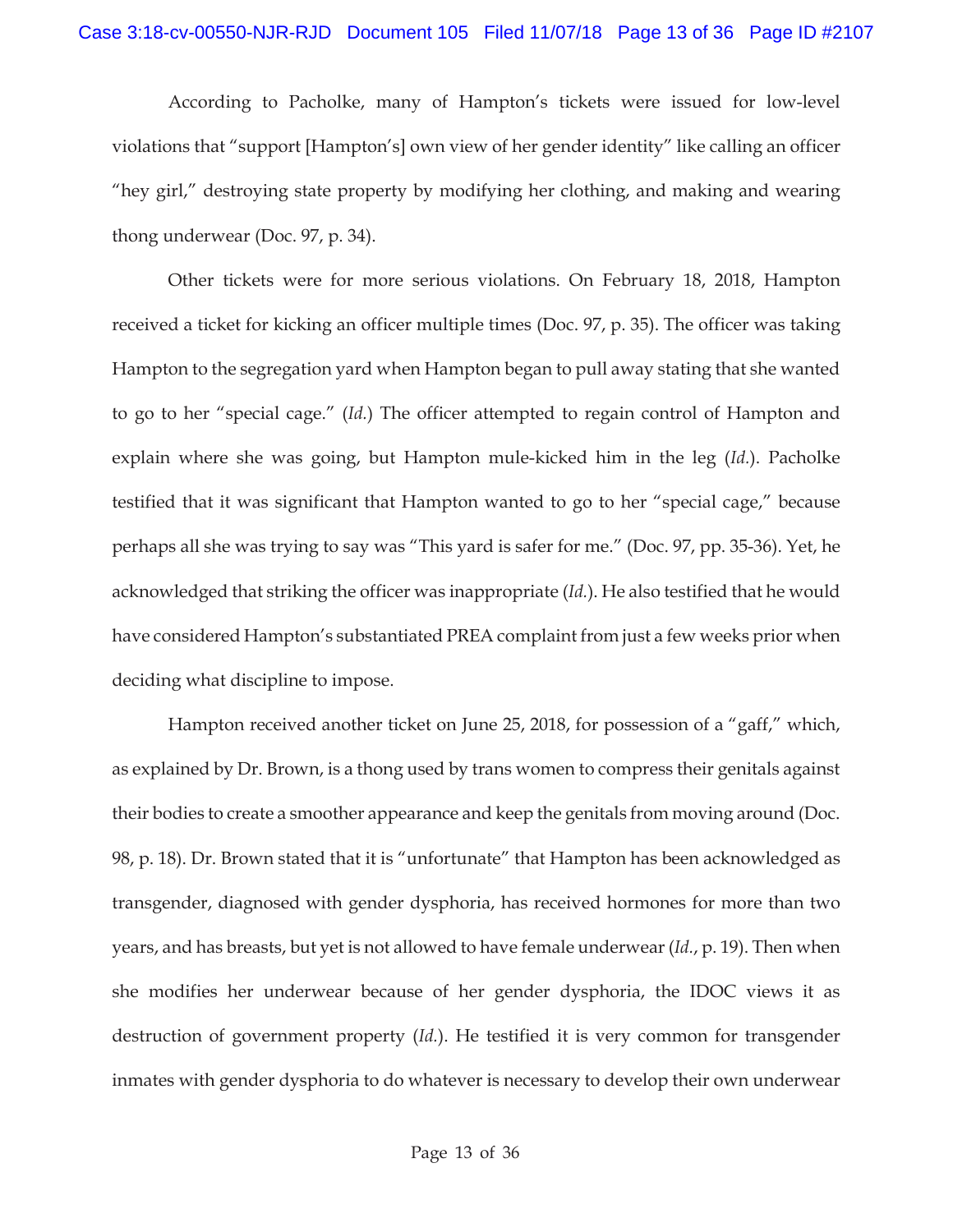when it is not being provided by the prison (*Id.*). Dr. Brown concluded that Hampton's actions indicate she has inadequately treated gender dysphoria and is attempting to treat herself (*Id.*, p. 23).

On June 26, 2018, Hampton was charged with assault of another offender (*Id.*, p. 41). The Adjustment Committee later found her guilty based on witness statements that she slapped the offender on the face, threw four or five punches at him, then began choking him, telling him to say, "I'm sorry." (*Id.*). After the offender said he was sorry, Hampton let him go (*Id.*, pp. 41-42). The informants stated that Hampton was the aggressor and the other offender did not fight back (*Id.*). Hampton testified at the evidentiary hearing that this incident occurred after the other inmate touched her buttocks and got upset when she said she was not interested in him sexually (Doc. 96, p. 49). He later tried to sweet talk her and reached to grab her buttocks again, but Hampton smacked his hand away (*Id.*). She claimed the other inmate then punched her in the face, and the ticket she received was for defending herself (*Id.*, p. 50).

Hampton received yet another disciplinary ticket on June 26, 2018, for assault and disobeying a direct order for refusing to cuff up (Doc. 97, pp. 43-44). A lieutenant had to pepper spray Hampton to get her to comply with the order to cuff up and move to segregation (*Id.*, p. 44). Hampton then jumped up on a chair and began to throw closed-fist punches at a staff member and the lieutenant (*Id.*, p. 45). She was given four months of segregation for this incident. Pacholke admitted this is a serious misconduct report but opined that it should be viewed in context of her overall experience in the system (*Id.*).

In August 2018, Hampton was disciplined for sexual misconduct and damage or misuse of property when she danced in a sexually provocative way in the yard (Doc. 97, p.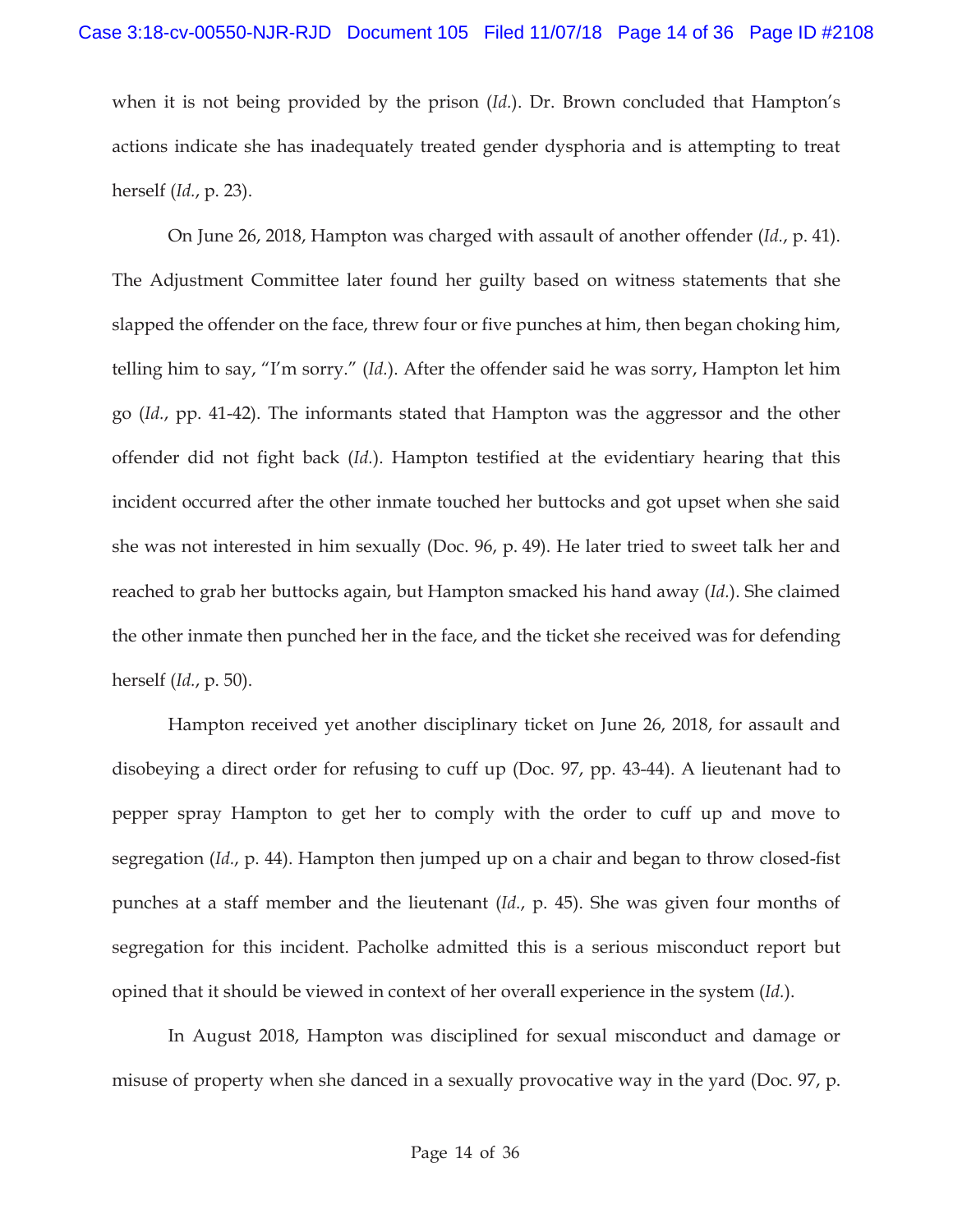29). Approximately 53 minutes of video surveillance was recorded of the incident, which shows Hampton flirting with other offenders, suggestively dancing, flashing them, kissing and hugging them, and modifying her clothing (*Id.*, p. 31). Pacholke criticized the IDOC for using the video to build a case against Hampton to keep her in segregation rather than intervening and acknowledging that this is inappropriate and unsafe conduct (*Id.*). In Pacholke's opinion, what the video shows is a woman on a male yard (*Id.*, p. 32). Pacholke opined that the IDOC has not considered that Hampton's placement—in a men's prison, in segregation, and in close range to those who have assaulted her—might be driving her behavior and misbehavior (*Id.*, p. 39). In fact, he stated, these violations reinforce his opinion that she should be housed in a women's facility (*Id.*, pp. 32, 46). Pacholke noted that the IDOC has given Hampton hormones and feminizing clothing, including a sports bra, but then does everything in its power to place her anywhere but a female facility, as if Hampton "needs to earn her way into the proper gender placement." (*Id.*)

Dr. Reister disagreed with the idea that transgender inmates must "earn their way" into a certain facility but did agree that Hampton's aggression toward peers and staff is the result of her reacting to people misgendering and mistreating her (Doc. 100, pp. 28, 38). He noted that Hampton turns to self-protection when she feels threatened to gain a sense of control over her environment (*Id.*, p. 49). Dr. Reister, who has created a four-hour training on transgender mental health care for the IDOC mental health staff, suggested that it would be beneficial for correctional officers and other staff to be trained on being trauma informed (*Id.*, p. 52).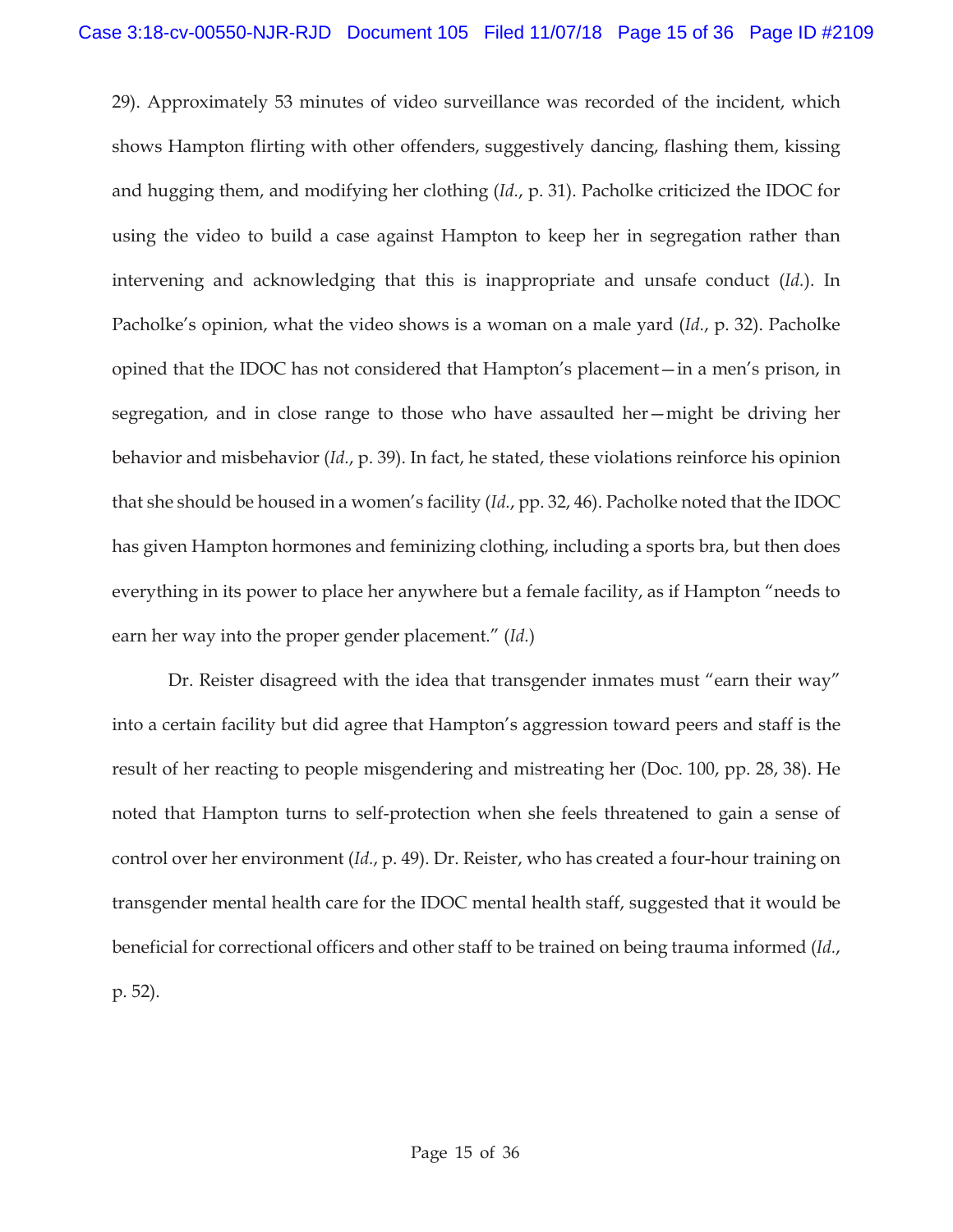#### **DISCUSSION**

#### **I. Exhaustion of Administrative Remedies**

Before addressing the merits of Hampton's motion for preliminary injunction, the Court must determine whether she has exhausted her administrative remedies with regard to the injunctive relief she seeks.

The Prison Litigation Reform Act ("PLRA") provides that "[n]o action shall be brought with respect to prison conditions under Section 1983 of this title, or any other Federal law, by a prisoner confined in any jail, prison, or other correctional facility until such administrative remedies as are available are exhausted." 42 U.S.C. § 1997e(a). Exhaustion is a precondition to bringing suit, and the Seventh Circuit requires strict adherence to the PLRA's requirements. *Dole v. Chandler*, 438 F.3d 804, 809 (7th Cir. 2006). Failure to exhaust administrative remedies is an affirmative defense; defendants bear the burden of proving a failure to exhaust. *See Jones v. Bock*, 549 U.S. 199, 216 (2007).

Under the PLRA, an inmate must take all steps required by the prison's grievance system to properly exhaust his or her administrative remedies. *Ford v. Johnson*, 362 F.3d 395, 397 (7th Cir. 2004); *Pozo v. McCaughtry*, 286 F.3d 1022, 1023–24 (7th Cir. 2002). The purpose of exhaustion is to give prison officials an opportunity to address the inmate's claims internally, prior to federal litigation. *Kaba v. Stepp*, 458 F.3d 678, 684 (7th Cir. 2006). When officials have been afforded this opportunity, the prisoner has properly exhausted all available remedies. *Id.*

 An emergency does not exempt an inmate from exhausting his administrative remedies. *Maxey v. Cross*, No. 14-CV-01263-JPG-SCW, 2015 WL 507213, at \*4 (S.D. Ill. Feb. 5, 2015). Instead, Illinois has an emergency grievance procedure for prisoners who claim to be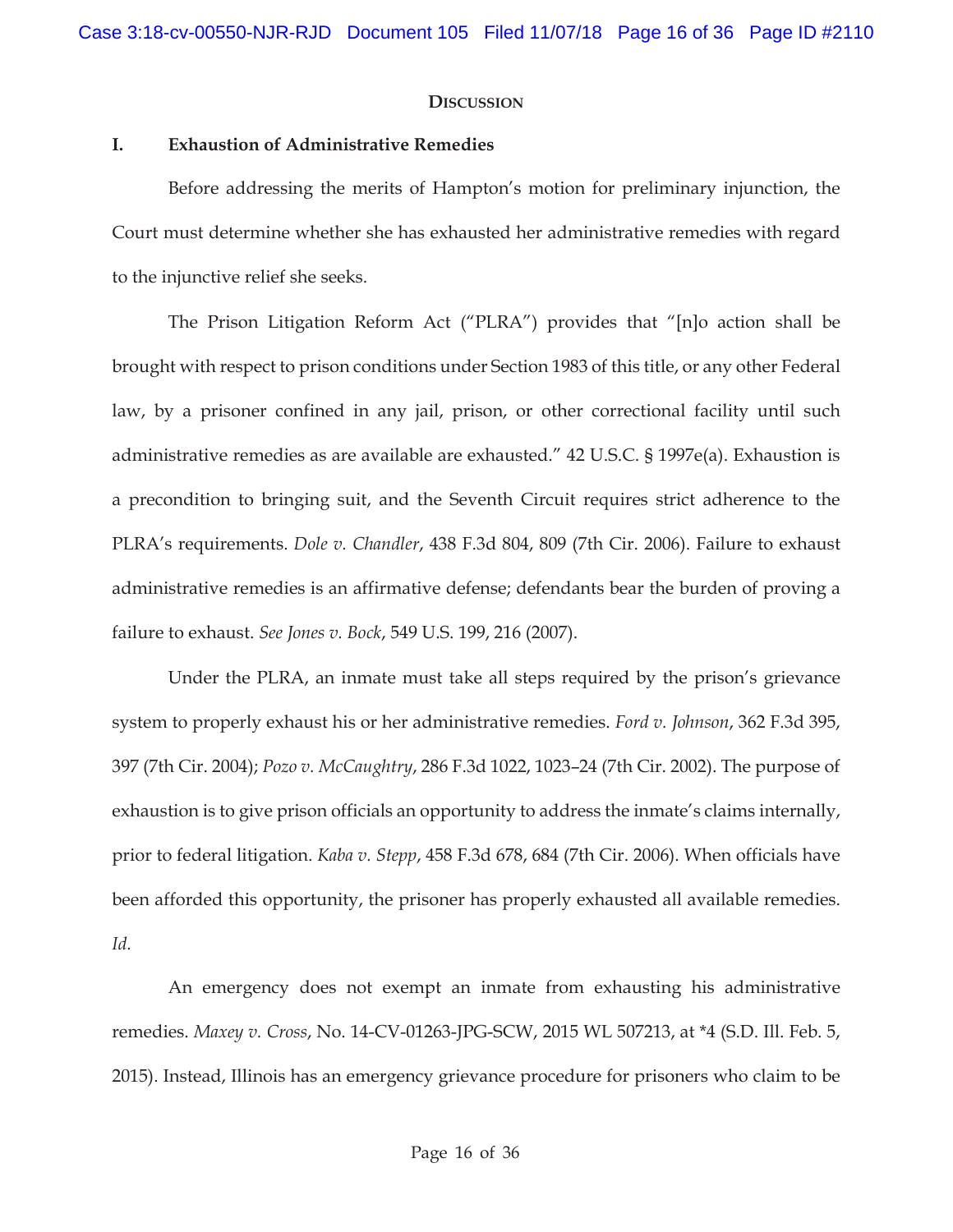in urgent need of attention. *Fletcher v. Menard Correctional Center*, 623 F.3d 1171, 1174 (7th Cir. 2010) (citing 20 ILL. ADMIN. CODE. § 504.840). Under that procedure, am emergency grievance is forwarded directly to the warden, who determines whether "there is a substantial risk of imminent personal injury or other serious or irreparable harm" to the inmate. *Id.* (citing § 504.840(a)). If there is such a risk, the grievance is handled on an emergency basis, and the warden is required to tell the inmate what action, if any, will be taken in response to the alleged danger. *Id.* (citing § 504.840(b)).

When prison officials fail to respond to inmate grievances, the Seventh Circuit has held that administrative remedies are "unavailable" to the prisoner. *Lewis v. Washington*, 300 F.3d 829, 833 (7th Cir. 2002). At that point, the inmate is deemed to have exhausted his claims. *See Dole v. Chandler*, 438 F.3d 804, 809 (7th Cir. 2006) (a remedy can be unavailable to a prisoner if the prison does not respond to the grievance or uses misconduct to prevent a prisoner from exhausting his resources); *Walker v. Sheahan*, 526 F.3d 973, 979 (7th Cir. 2000) (an inmate is not required to appeal his grievance if he submits the grievance to the proper authorities but never receives a response).

How long a prisoner must wait to file suit after submitting his or her emergency grievance, however, has not definitively been decided by the Seventh Circuit. In *Fletcher*, the inmate waited only two days after filing his emergency grievance before filing his lawsuit, which the Court of Appeals found to be insufficient under the circumstances of that case. *Fletcher*, 623 F.3d at 1174-75. On the other hand, in *Muhammad v. McAdory*, the Seventh Circuit found that a genuine issue of material fact existed concerning whether prison officials thwarted the plaintiff's efforts to exhaust his administrative remedies when they did not respond to his emergency grievance 51 days after he filed it. *Muhammad v. McAdory*, 214 F.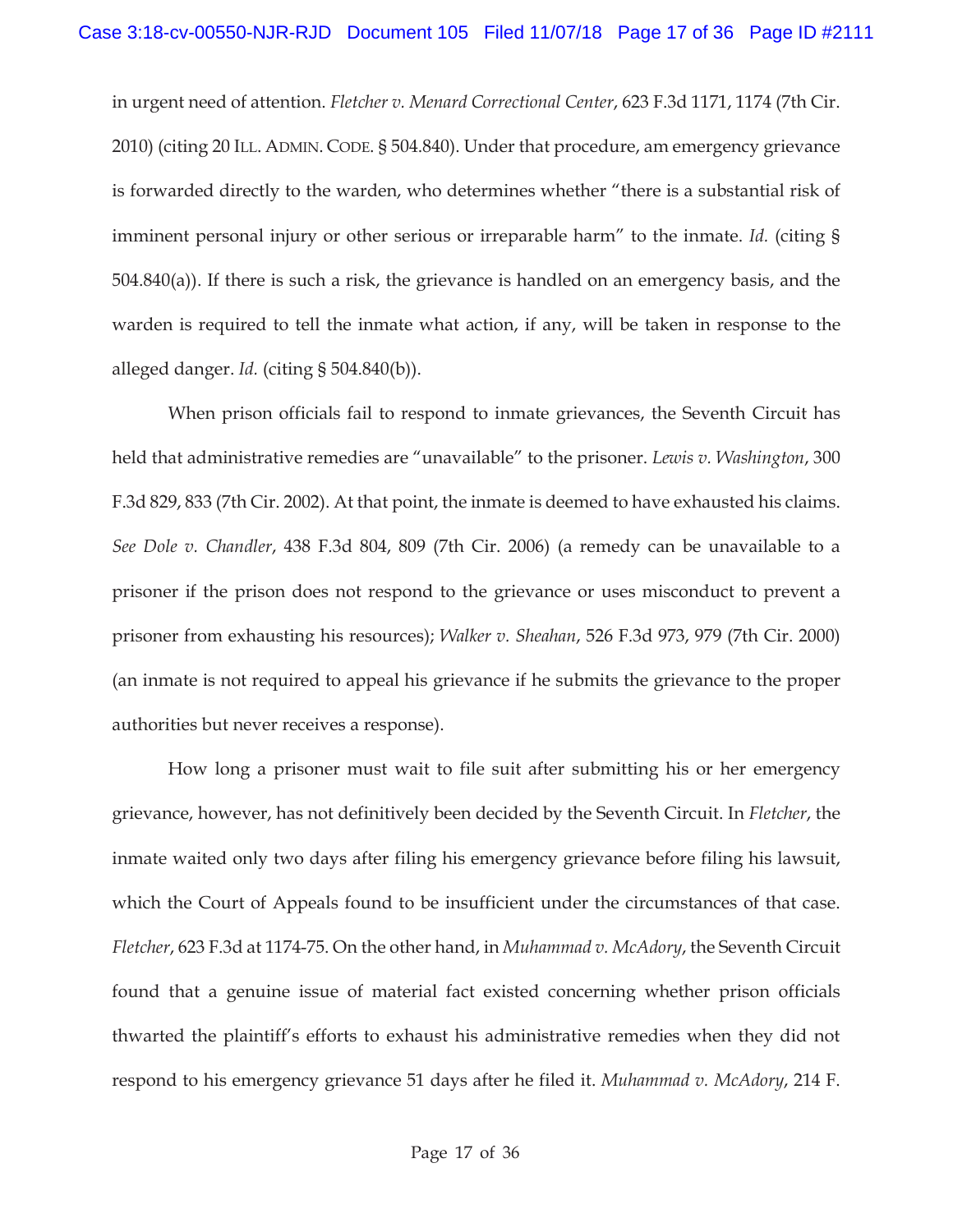App'x 610, 613 (7th Cir. 2007). The undersigned district judge has found that waiting sixteen days after filing an emergency grievance may be sufficient to exhaust, particularly when the inmate is in imminent danger of harm from a cellmate. *Godfrey v. Harrington*, 13-cv-0280-NJR-DGW, 2015 WL 1228829, at \*7 (S.D. Ill. Mar. 16, 2015).

In this case, it is undisputed that Hampton filed an emergency grievance dated February 7, 2018, while housed at Lawrence Correctional Center (Doc. 37, p. 3). The emergency grievance stated that Hampton was in danger as a woman placed in a man's prison and that, while in segregation, she had not received the mental health treatment required by IDOC rules, the *Rasho* settlement agreement,<sup>1</sup> the Americans with Disabilities Act, the Rehabilitation Act, and the Eighth Amendment (Doc. 37-1). Hampton requested relief in the form of a transfer to a women's prison and release from segregation, an updated treatment plan, a review of her medication by a psychiatrist, and group and other therapy required to treat her serious mental illnesses (*Id.*).

The grievance contains the notation "E91 RCVD 2/8/28." (*Id.*) The grievance also contains a stamp indicating it was received by the grievance office at Lawrence on February 14, 2018 (*Id.*). There is no response from any prison official on the grievance form. Defendants state that "Plaintiff did not exhaust this grievance" but provide absolutely no argument or evidence in support of that statement.<sup>2</sup> Defendants reiterate that same conclusory statement in their supplemental memorandum of law in support of their motion for summary judgment on the issue of exhaustion (Doc. 86). They further argue that no grievances have been exhausted relating to Hampton's claims that she has been subject to harassment, beatings,

<sup>&</sup>lt;sup>1</sup> *See Rasho v. Walker*, 1:07-cv-1298-MMM (C.D. Ill.). 2 Defendants also provide no explanation as to why the grievance apparently went to the grievance office rather than to the warden despite being marked as an emergency.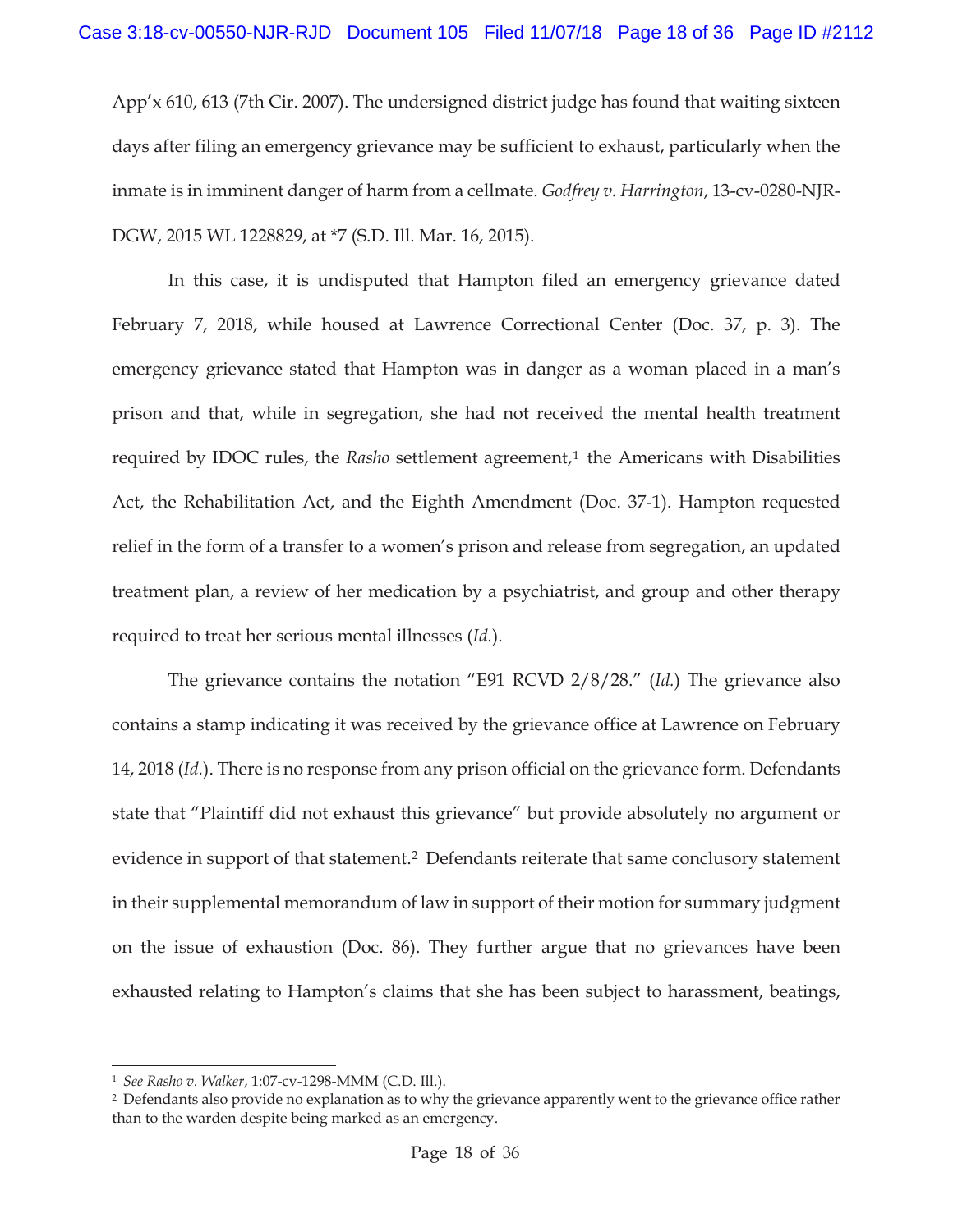threats, segregation, or a failure to protect by the IDOC, and that no grievances have been exhausted with regard to her rights to equal protection, mental health care, or accommodations under the ADA (*Id.*).

As an initial matter, the Court finds that Hampton's February 7, 2018 grievance more than adequately grieves the denial of appropriate mental health treatment while in segregation (*see* Doc. 37-1). Further, her statement that she is a woman and in danger because she is improperly housed by the IDOC in a male prison is sufficient to grieve her claim that she belongs in a female correctional center. As held by the Seventh Circuit in *Strong v. David*, 297 F.3d 646, 650 (7th Cir. 2002):

Illinois has not established any rule or regulation prescribing the contents of a grievance or the necessary degree of factual particularity . . . When the administrative rulebook is silent, a grievance suffices if it alerts the prison to the nature of the wrong for which redress is sought. As in a notice-pleading system, the grievant need not lay out the facts, articulate legal theories, or demand particular relief. All the grievance need do is object intelligibly to some asserted shortcoming.

There is no requirement that Hampton specifically grieve her right to equal protection or a lack of ADA accommodations. It is enough that Hampton asserted the IDOC's shortcomings in the form of denying her adequate and appropriate mental health treatment and placing her in a men's prison despite being a female.

 As for exhaustion of this emergency grievance, Hampton asserts—and Defendants do not dispute—that she never received a response from the warden. The warden's failure to respond to Hampton's allegations that she was in danger and was not receiving essential and required mental health treatment, within 29 days of her filing the grievance, rendered the administrative process unavailable to Hampton, and she is deemed to have exhausted her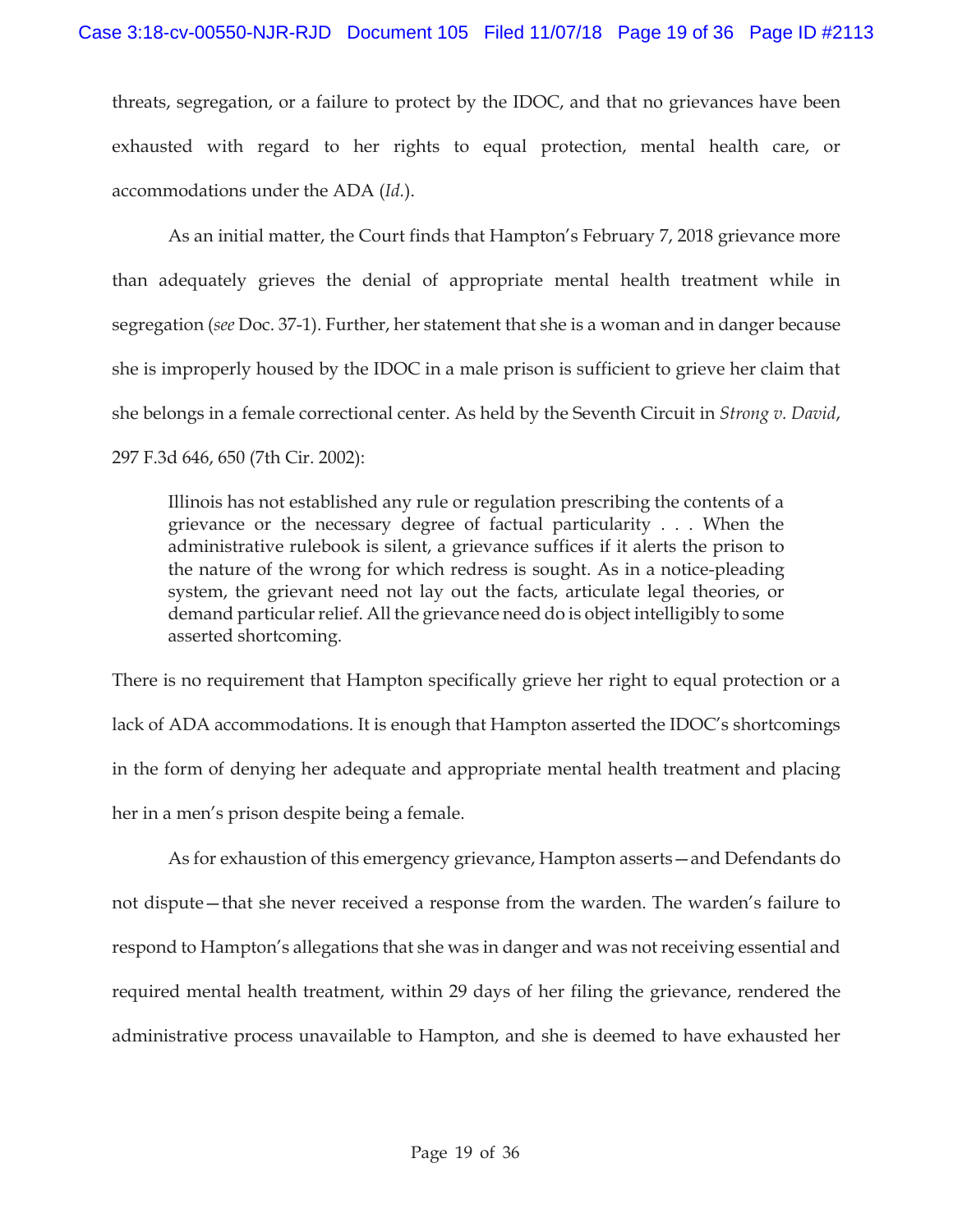administrative remedies.3 *See Fletcher*, 623 F.3d at 1174-75; *Muhammad*, 214 F. App'x at 613.

#### **II. Motion for Preliminary Injunction**

A preliminary injunction is an "extraordinary and drastic remedy" for which there must be a "clear showing" that a plaintiff is entitled to relief. *Mazurek v. Armstrong*, 520 U.S. 968, 972 (1997). The purpose of an injunction is "to minimize the hardship to the parties pending the ultimate resolution of the lawsuit." *Faheem-El v. Klincar*, 841 F.2d 712, 717 (7th Cir. 1988). To be granted an injunction, a plaintiff has the burden of demonstrating a reasonable likelihood of success on the merits, no adequate remedy at law, and irreparable harm absent the injunction. *Planned Parenthood v. Commissioner of Indiana State Dep't Health*, 699 F.3d 962, 972 (7th Cir. 2012).

As to the first element, the Court must determine whether the "plaintiff has any likelihood of success—in other words, a greater than negligible chance of winning." *AM General Corp. v. DaimlerChrysler Corp.*, 311 F.3d 796, 804 (7th Cir. 2002). As to the second element, the absence of an adequate remedy at law is a precondition to any form of equitable relief. *Roland Mach. Co. v. Dresser Indus., Inc.*, 749 F.2d 380, 386 (7th Cir. 1984). Finally, the requirement of irreparable harm eliminates those cases where, although the ultimate relief sought is equitable, the plaintiff can wait until the end of trial to get that relief. *Id.* Only if the plaintiff will suffer irreparable harm in the interim—that is, before a final judgment—can he or she obtain a preliminary injunction. *Id.*

Once Hampton has met her burden, the Court must weigh the balance of harm to the parties if the injunction is granted or denied and evaluate the effect of an injunction on the

<sup>&</sup>lt;sup>3</sup> This determination is limited solely to Hampton's requests in her motion for preliminary injunction to be transferred to a women's prison and to be released from segregation. Whether Hampton has exhausted her other claims will be addressed separately by Magistrate Judge Reona J. Daly.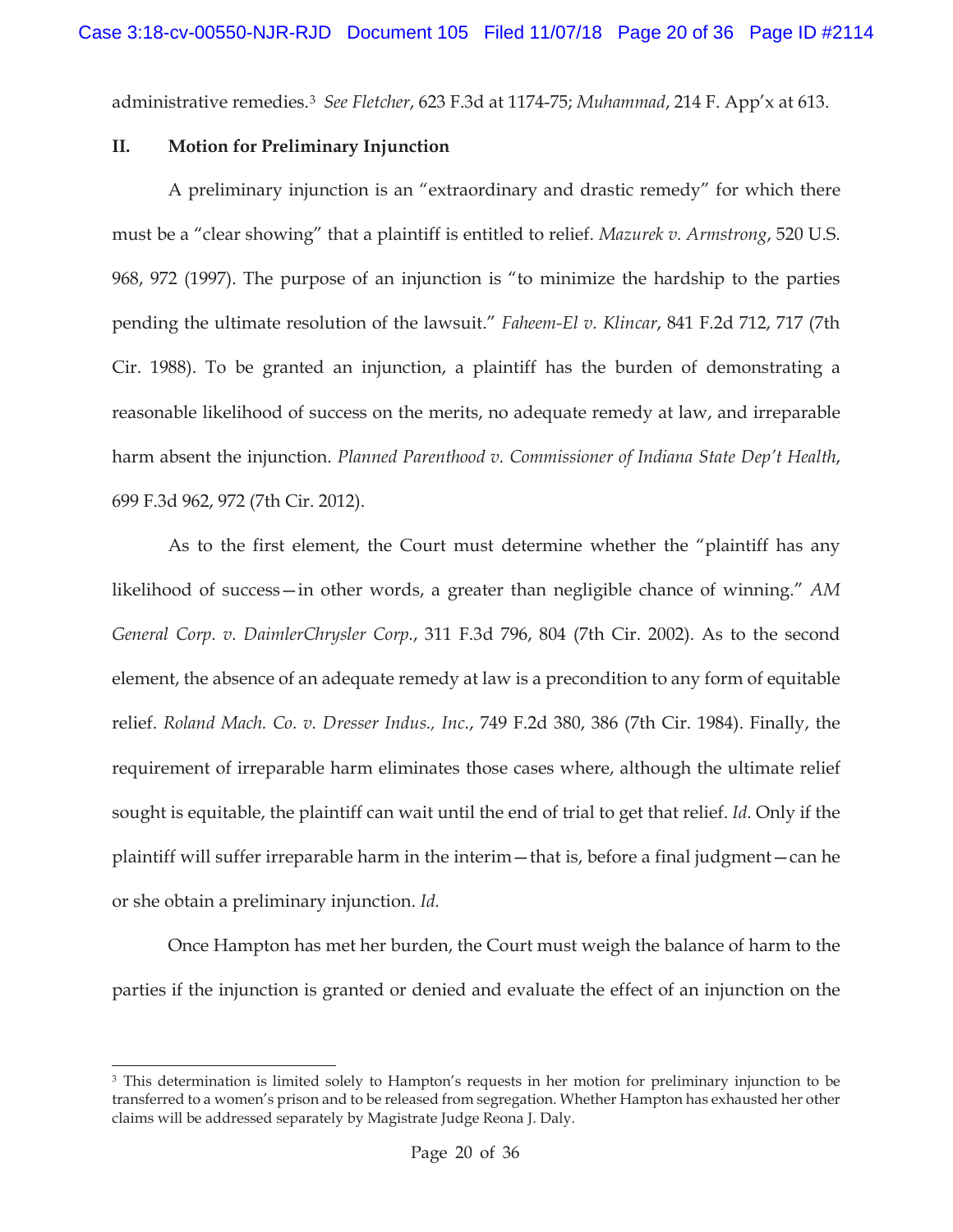public interest. *Korte v. Sebelius*, 735 F.3d 654, 665 (7th Cir. 2013). "This equitable balancing proceeds on a sliding-scale analysis; the greater the likelihood of success of the merits, the less heavily the balance of harms must tip in the moving party's favor." *Id.*

The Prison Litigation Reform Act provides that a preliminary injunction must be "narrowly drawn, extend no further than necessary to correct the harm  $\dots$ ," and "be the least intrusive means necessary to correct that harm." 18 U.S.C. § 3626(a)(2). The Seventh Circuit has described injunctions like the one sought here, requiring an affirmative act by the defendant, as a mandatory preliminary injunction. *Graham v. Med. Mut. of Ohio*, 130 F.3d 293, 295 (7th Cir. 1997). Mandatory injunctions are "cautiously viewed and sparingly issued," because they require the court to command a defendant to take a particular action. *Id.* (citing *Jordan v. Wolke*, 593 F.2d 772, 774 (7th Cir. 1978)).

### **A. Success on the Merits**

A party moving for preliminary injunctive relief need not demonstrate that she has a likelihood of absolute success on the merits, but rather that her chances are "better than negligible," which is a "low threshold." *Whitaker By Whitaker v. Kenosha Unified Sch. Dist. No. 1 Bd. of Educ.*, 858 F.3d 1034, 1046 (7th Cir. 2017). In this case, Hampton argues she has a greater than negligible chance of winning on her claims because Defendants have: (1) violated the Equal Protection Clause by housing her in a men's prison; (2) violated the Equal Protection Clause by constantly sexually harassing her; (3) violated the Eighth Amendment by failing to protect her from sexual and physical assault; and (4) violated the Eighth Amendment by subjecting her to cruel and unusual punishment.

## **i. Equal Protection Clause**

The Equal Protection Clause of the Fourteenth Amendment directs that "all persons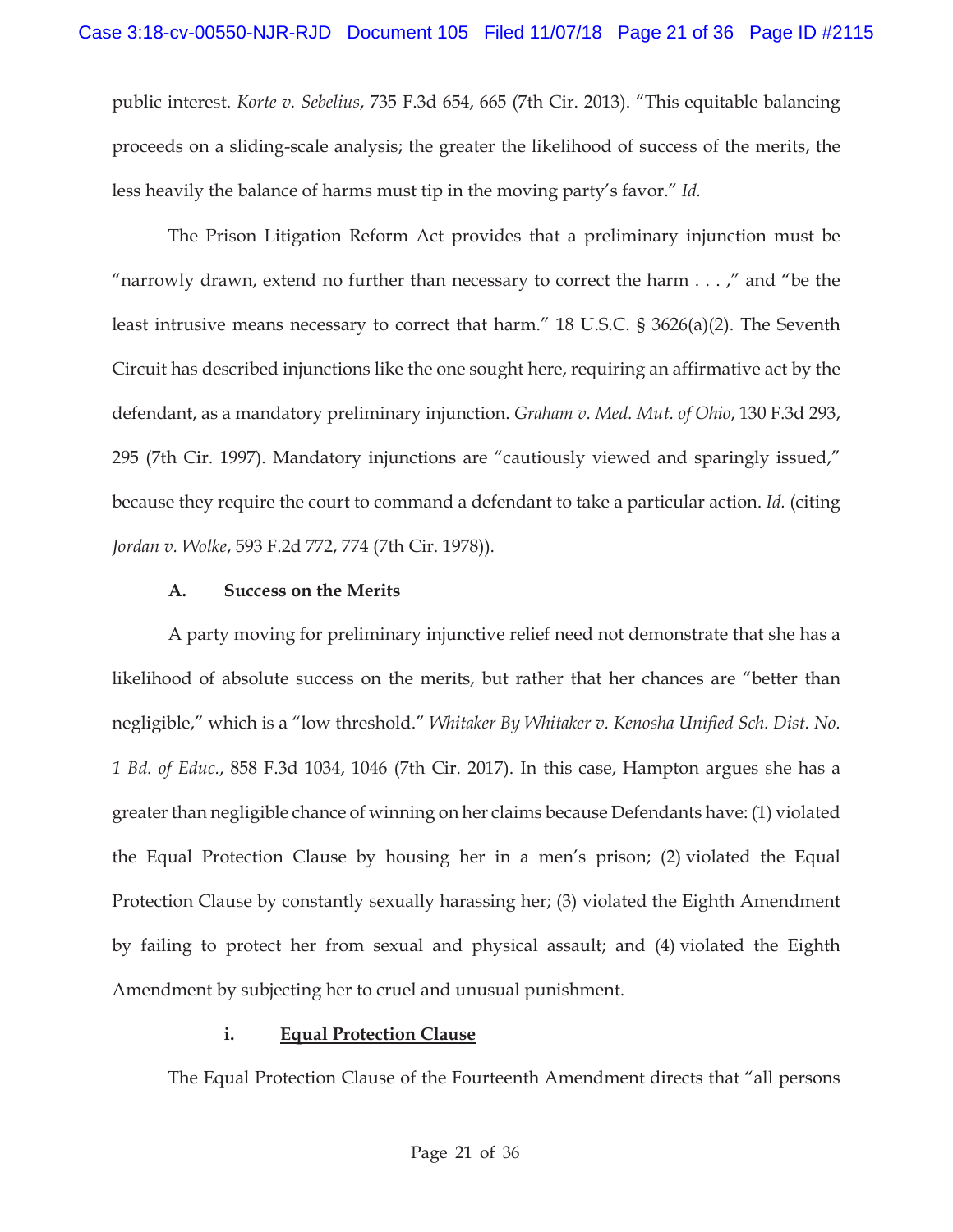similarly situated should be treated alike," thereby protecting against intentional discrimination by way of classifications that reflect "a bare . . . desire to harm a politically unpopular group." *Whitaker*, 858 F.3d at 1050 (quoting *City of Cleburne v. Cleburne Living Ctr.*, 473 U.S. 432, 439 (1985)); *Glenn v. Brumby*, 663 F.3d 1312, 1315 (11th Cir. 2011) (quoting *Cleburne*, 473 U.S. at 446-47). "Generally, state action is presumed to be lawful and will be upheld if the classification drawn by the statute is rationally related to a legitimate state interest." *Id.* The rational basis test does not apply, however, when discrimination is alleged based on one's membership in a protected class. *Reget v. City of LaCrosse*, 595 F.3d 691, 695 (7th Cir. 2010). In those situations, heightened scrutiny applies. *See Whitaker*, 858 F.3d at 1050.

Neither the Seventh Circuit nor the Supreme Court has determined whether transgender individuals constitute a protected class. *See id.* at 1051 ("[T]his case does not require us to reach the question of whether transgender status is per se entitled to heightened scrutiny."). Other district courts outside the Seventh Circuit, however, have recognized transgender individuals as either a suspect or quasi-suspect class entitled to heightened scrutiny. *See, e.g., Bd. of Educ. of the Highland Local Sch. Dist. v. United States Dep't of Educ.*, 208 F. Supp. 3d 850, 872-74 (S.D. Ohio 2016) (concluding that heightened scrutiny applied to equal protection claim arising from a transgender girl being denied access to the girls' bathroom because transgender individuals are a quasi-suspect class).

Even where trans people have not been found to constitute a protected class, the Seventh Circuit has held that heightened or intermediate scrutiny applies when the complaint is based on sex discrimination. *See Whitaker*, 858 F.3d at 1050 (a sex-based classification is subject to heightened scrutiny, as sex "frequently bears no relation to the ability to perform or contribute to society"). Under intermediate scrutiny, "classifications by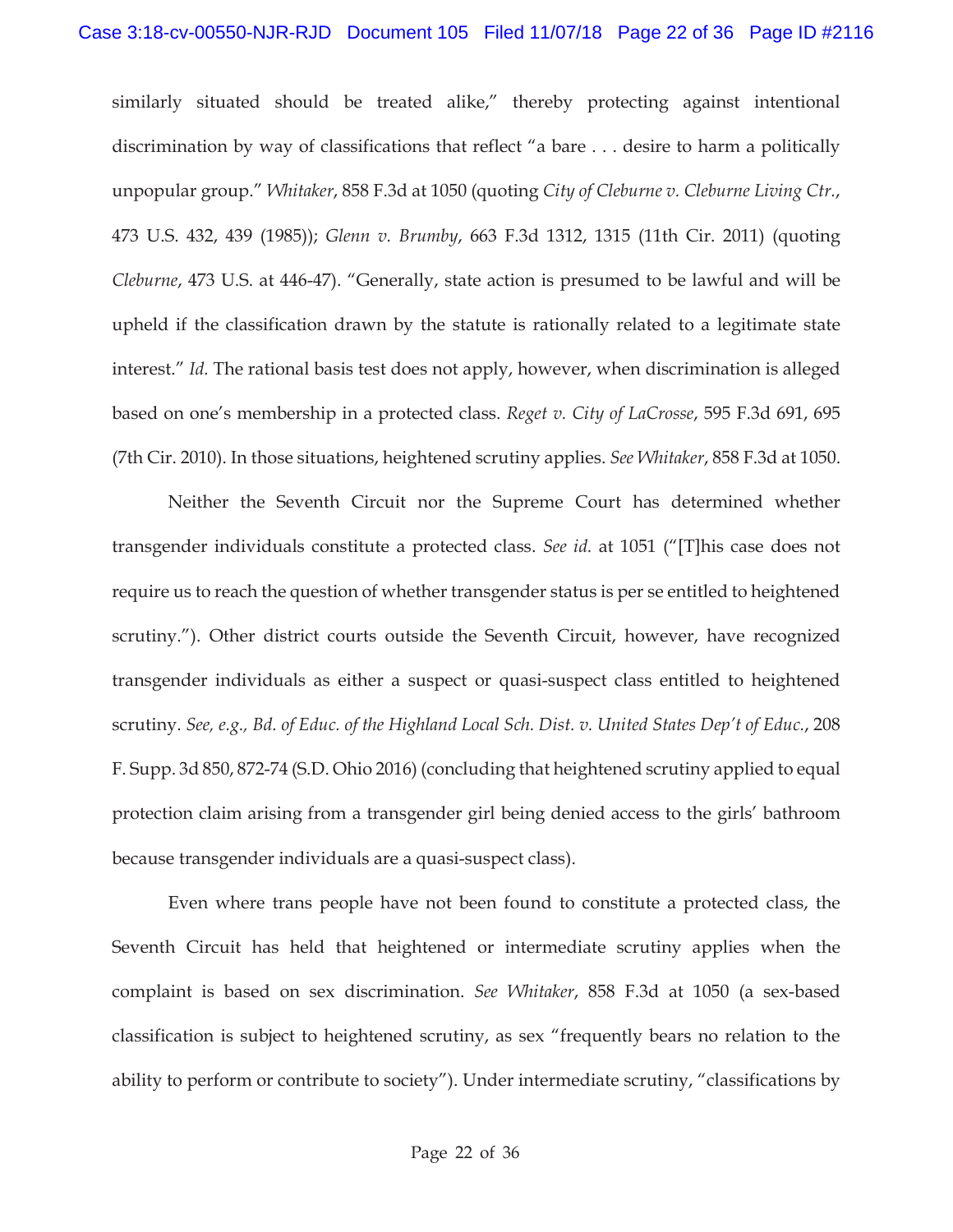gender must serve important governmental objectives and must be substantially related to achievement of those objectives" in order to be upheld. *Craig v. Boren*, 429 U.S. 190, 197 (1976). "When a sex-based classification is used, the burden rests with the state to demonstrate that its proffered justification is exceedingly persuasive," not just a hypothesized or *post hoc*  justification created in response to litigation. *Whitaker*, 858 F.3d at 1050.

### a. *Discrimination by Housing Hampton in a Male Facility*

Hampton first argues that the IDOC's policy of housing cisgender women in women's prisons but forcing transgender women to be housed with men based on their assigned gender at birth, is a classification based on sex that causes her to be treated differently from similarly situated female inmates. Therefore, heightened scrutiny applies, and the State must show the classification serves important, genuine governmental objectives and that the discriminatory means employed (placing transgender females in male prisons) is substantially related to the achievement of those objectives.

Defendants make no express argument that rational basis review applies rather than heightened scrutiny,<sup>4</sup> although they do argue that an inmate's placement is not uniformly based on the inmate's sex at birth (the implication being there is no sex-based classification). While they acknowledge that IDOC inmates are initially housed according to their genitalia, they assert that at least two transgender inmates have been transferred to female institutions after a case-by-case determination by the Transgender Care Review Committee. Furthermore, the Committee in this case considered numerous factors, including security, Hampton's aggression toward staff and other inmates, her adjustment, her mental health,

<sup>4</sup> Defendants also make no argument that the category of "similarly situated" individuals should be other transgender inmates or other inmates with gender dysphoria rather than other female inmates. Accordingly, the Court considers that issue conceded.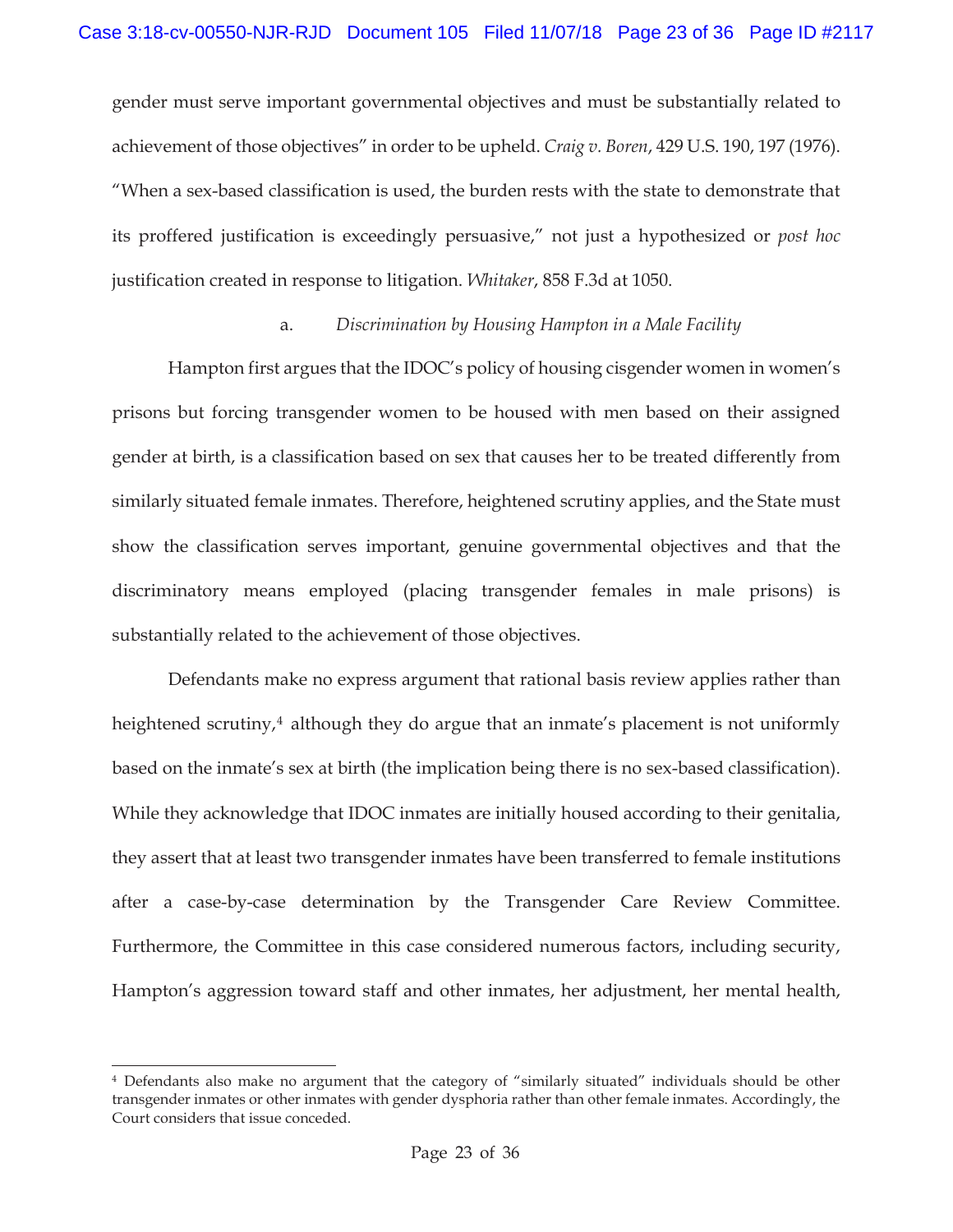and her medical health. Defendants note that an offender who is denied transfer by the Committee can be re-reviewed and follow-up meetings can be scheduled on an as-needed basis.

While the Court understands that consideration is later given to an inmate's desire to be transferred to the prison of their gender identity, the fact remains that inmates are, by default, placed in a facility based on their genitalia (*see* Doc. 59-1, p. 21-22). Therefore, a sexbased classification is used, and intermediate scrutiny must be applied. Under intermediate scrutiny, the question becomes: is the IDOC's policy of placing transgender inmates in the prison of their assigned sex at birth substantially related to the achievement of prison security?

The State has presented no evidence that transgender inmates generally pose a greater security threat than cisgender inmates, and anyway, "generalized concerns for prison security are insufficient to meet the 'demanding' burden placed on the State to justify sexbased classifications." *Doe v. Massachusetts Dep't of Corr.*, No. CV 17-12255-RGS, 2018 WL 2994403, at \*10 (D. Mass. June 14, 2018) (citing *United States v. Virginia*, 518 U.S. 515, 531 (1996)).

With regard to Hampton specifically, Defendants point to her history of disciplinary problems as evidence that, in this case, placing her in a male prison is essential to maintain prison security. Defendants argue that the Committee met several times to discuss Hampton's placement, but found she had been aggressive and violent toward staff and other offenders.

The Court first notes that the Committee's reports do not reflect *any* discussion of Hampton's aggression toward others until July 16, 2018—after Hampton's motion for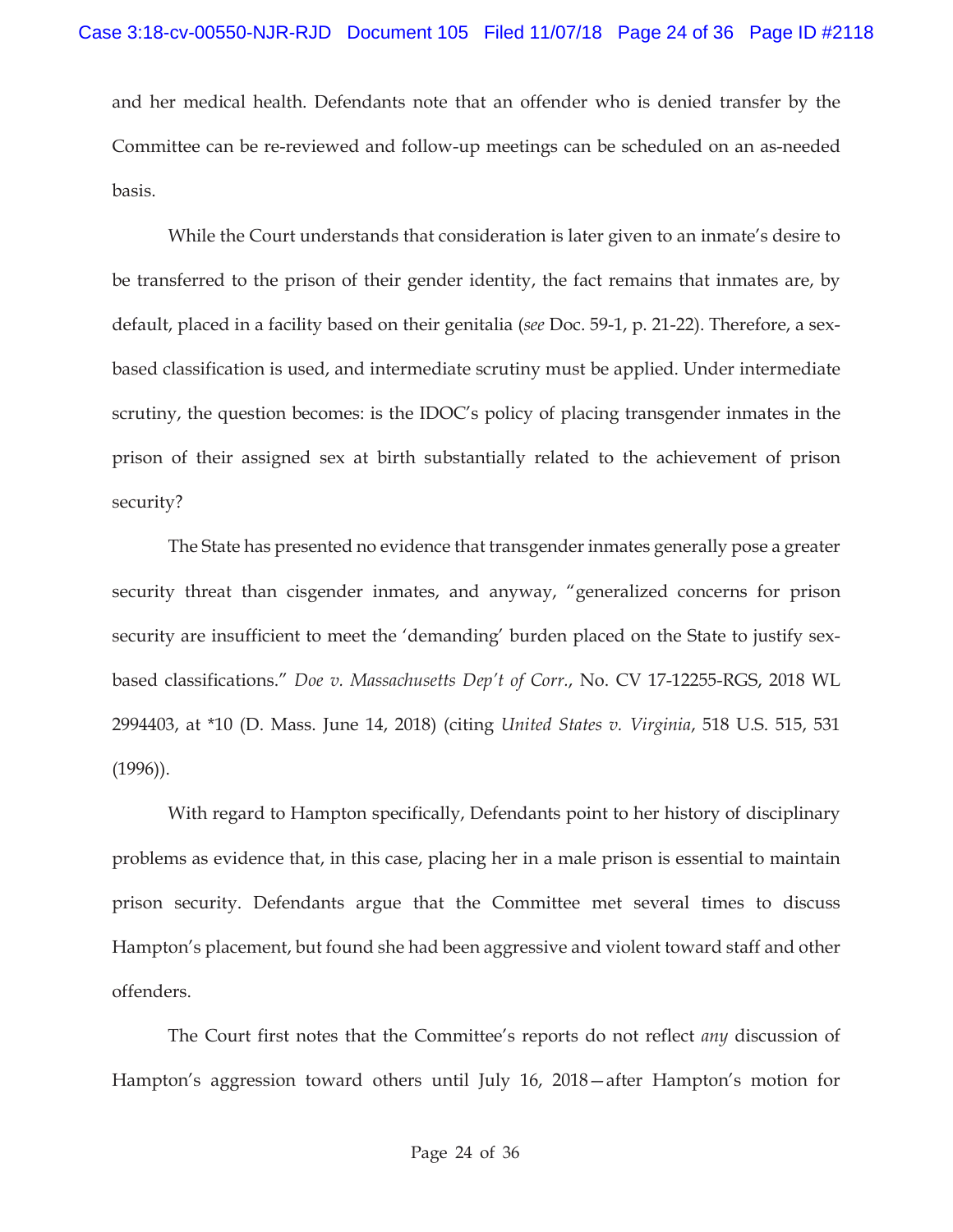preliminary injunction had been filed—indicating it may be a forbidden *post hoc* justification created in response to litigation. Moreover, as pointed out by Hampton, female inmates can be equally aggressive and violent, perhaps more so than Hampton. Yet, no one would suggest those women should be housed in the men's division. Furthermore, the Committee considered her assaults on prison staff and other inmates when reviewing her placement, but it never reviewed her disciplinary reports, grievances, or substantiated PREA complaints to have the full picture. And while the Committee considered the safety of female inmates at Logan should Hampton be transferred, it never considered whether Hampton felt safe or secure in a men's prison. In fact, the Committee never even interviewed Hampton personally.

Based on these facts, the Court is not convinced that the IDOC's policy of placing transgender inmates in the facility of their assigned sex at birth is substantially related to the achievement of prison security. Furthermore, there is some evidence that the concern about Hampton's aggressiveness could be a *post hoc* justification created in response to litigation. Accordingly, the Court finds that Hampton has a greater than negligible chance of success on the merits of her equal protection claim with regard to her placement in a male prison.

### b. *Sexual Harassment*

Hampton next argues Defendants have violated the Equal Protection Clause by intentionally subjecting her to verbal and physical sexual harassment that male inmates do not endure because she is transgender. In response, Defendants simply argue "there is no proof of discrimination against Hampton by subjecting her to constant verbal sexual harassment, insult, threat, and intimidation that males do not endure." (Doc. 55, pp. 8-9).

To succeed on her sexual harassment claim under the Equal Protection Clause, Hampton must establish (1) the harassment was intentional and based on sex and (2) the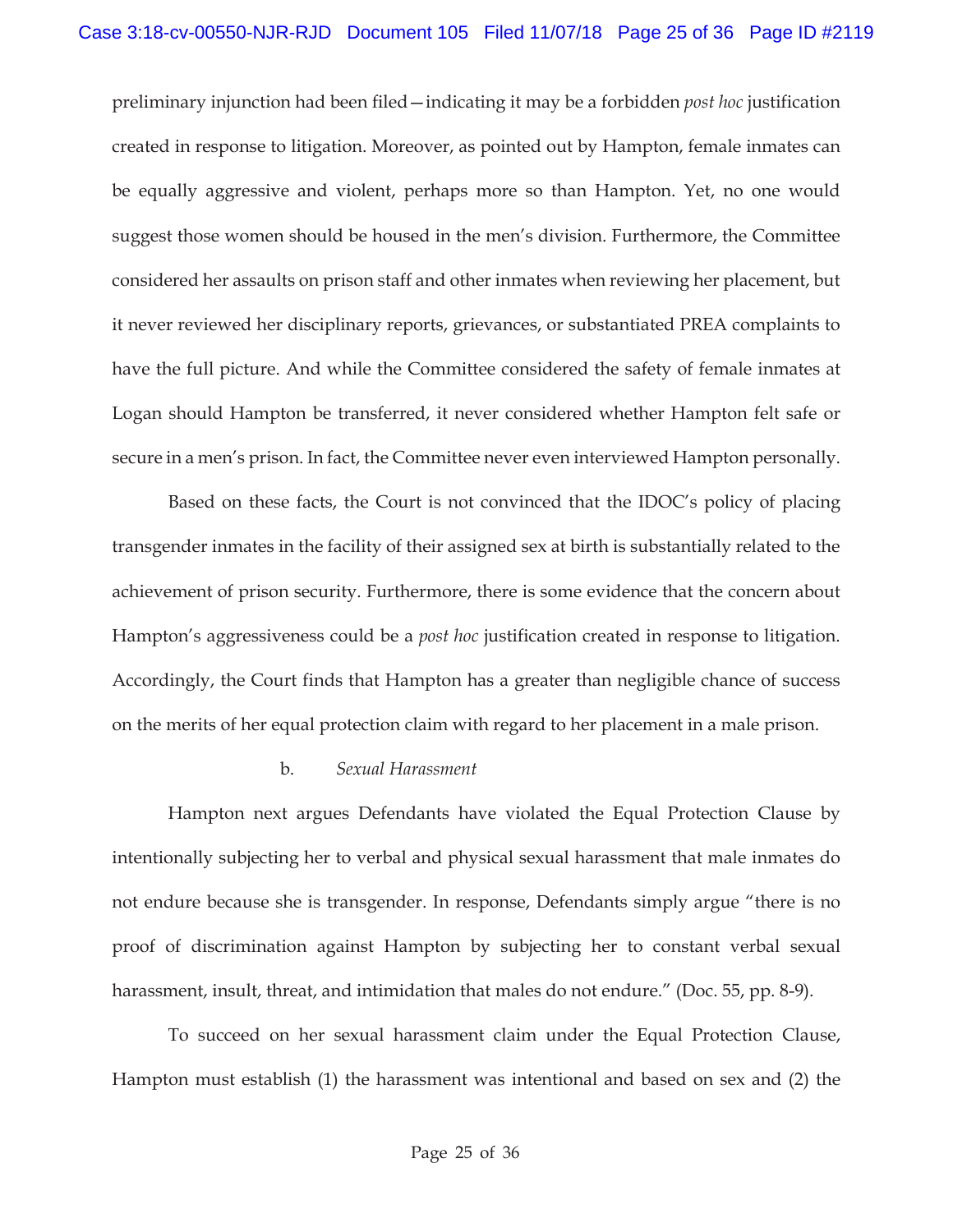harassment was "sufficiently severe or pervasive." *Trautvetter v. Quick*, 916 F.2d 1140, 1149 (7th Cir. 1990); *see also Adair v. Hunter*, 236 F. Supp. 3d 1034, 140 (E.D. Tenn. 2017) (while isolated incidents of verbal harassment do not rise to the level of constitutional violations, "where, as here, a plaintiff alleges ongoing harassment, the equal protection clause applies."). "[A] plaintiff wishing to sustain an equal protection claim of sexual harassment must show both 'sexual harassment' and an 'intent' to harass based upon that plaintiff's membership in a particular class of citizens." *Id.*

At the evidentiary hearing, Hampton testified to constant, severe harassment, including being called a fag, it, he-she, dick sucker, dick eater, and other derogatory terms based on her status as transgender. Defendants presented no evidence refuting that testimony, except for Correctional Counselor Brandi Hendrix, who disavowed ever using the term "fag" to refer to Hampton (Doc. 99, p. 112). Hampton also testified to multiple situations where IDOC staff forced her to engage in sexual acts with other inmates or with the staff themselves, and she complained of being groped and harassed daily by inmates.

While this Court is not blind to the fact that male inmates also face sexual and verbal harassment from other inmates and staff, Defendants presented no evidence that such abuse rises to the same level Hampton has experienced. They also make no real argument in support of their position. Accordingly, the Court finds Hampton has a likelihood of success on the merits of her equal protection claim with regard to verbal and physical sexual harassment.

#### **ii. Eighth Amendment**

Hampton also asserts she will succeed on the merits of her Eighth Amendment failure to protect and deliberate indifference to conditions of confinement claims.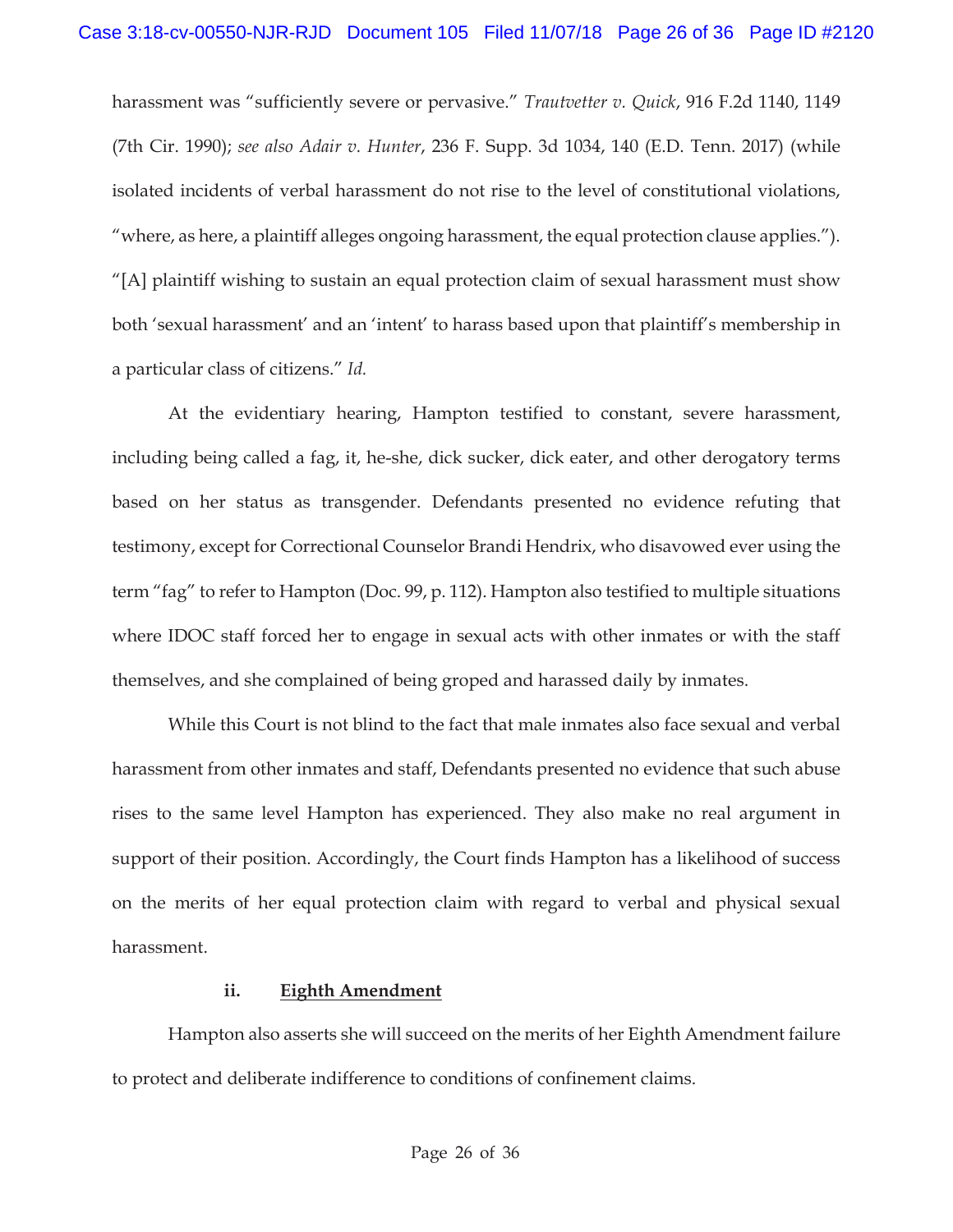#### a. *Failure to Protect Against Sexual and Physical Abuse*

Prison officials have a duty under the Eighth Amendment "to protect prisoners from violence at the hands of other prisoners," *Farmer v. Brennan*, 511 U.S. 825, 833 (1994), and, by extension, correctional officers. "Omissions can violate civil rights, and 'under certain circumstances a state actor's failure to intervene renders him or her culpable under § 1983.'" *Chavez v. Illinois State Police*, 251 F.3d 612, 952-3 (7th Cir. 2001) (quoting *Yang v. Hardin*, 37 F.3d 282, 285 (7th Cir. 1994)).

To succeed on such a claim, an inmate must first demonstrate she is "incarcerated under conditions posing a substantial risk of serious harm." *Farmer*, 511 U.S. at 834. Second, the inmate must show prison officials acted with deliberate indifference to that risk, which requires a subjective inquiry into a prison official's state of mind. *Farmer*, 511 U.S. at 838-39. "[T]he official must both be aware of facts from which the inference could be drawn that a substantial risk or serious harm exists, and he must also draw the inference." *Id.* at 837.

A prisoner may demonstrate that prison officials were aware of a specific, impending, and substantial threat to her safety "by showing that [s]he complained to prison officials about a specific threat to [her] safety." *Pope v. Shafer*, 86 F.3d 90, 92 (7th Cir. 1996) (quoting *McGill v. Duckworth*, 944 F.2d 344, 349 (7th Cir. 1991)). The prison official may be held liable only if he knows an inmate faces a substantial risk of serious harm and "disregards that risk by failing to take reasonable measures to abate it." *Farmer*, 511 U.S. at 847. A plaintiff also "can establish exposure to a significantly serious risk of harm by showing that [s]he belongs to an identifiable group of prisoners who are frequently singled out for violent attack by other inmates." *Id.* at 843 (quotation omitted).

Hampton argues Defendants know she is transgender, is vulnerable, and faces a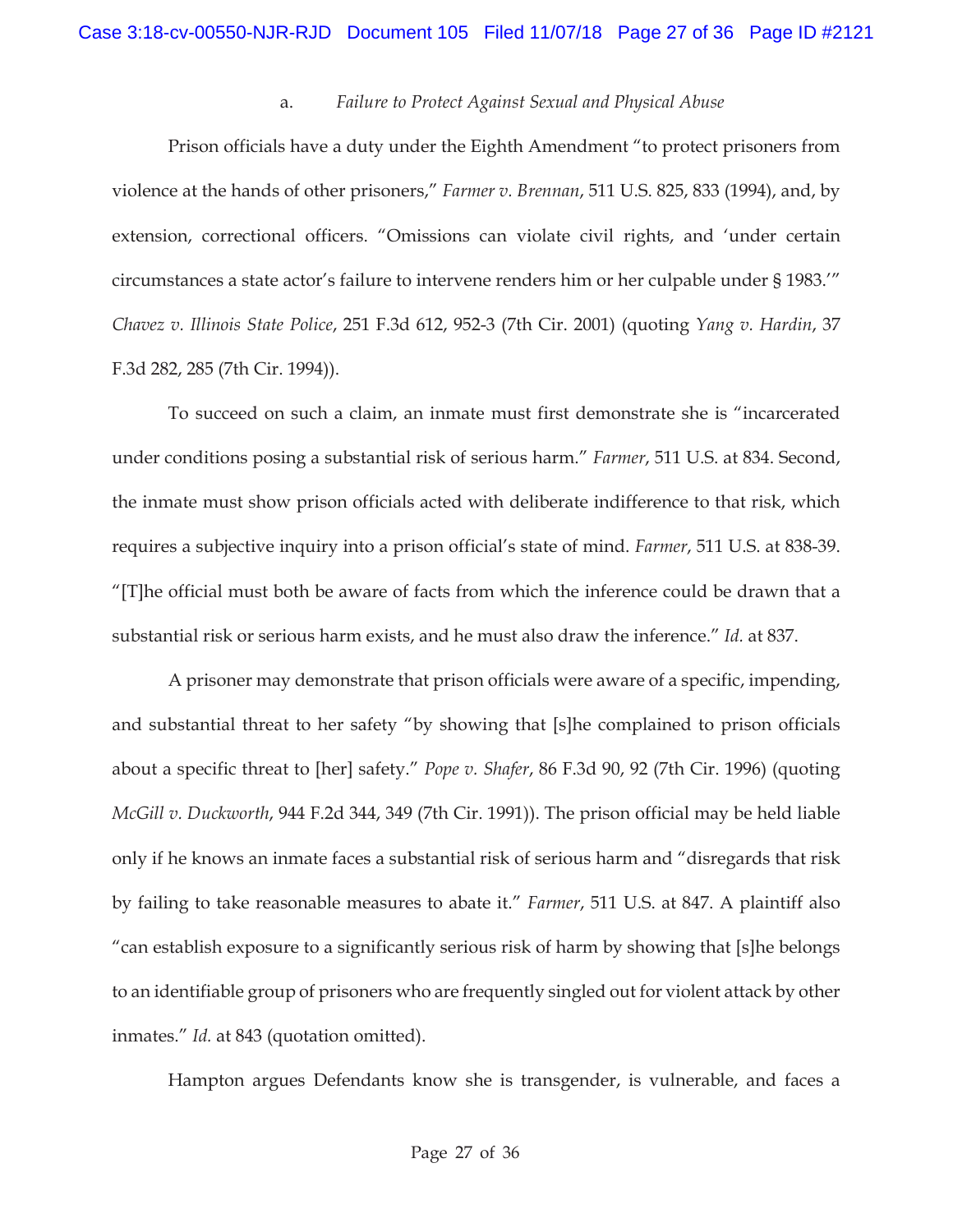substantial risk of serious harm from other prisoners and staff. They also are aware that she has been sexually and physically abused at other men's prisons by way of her other lawsuits, her grievances and PREA complaints, and prior Internal Affairs investigations. Yet, Defendants disregarded that risk when they failed to protect her from other prisoners who have sexually assaulted her.

In response, Defendants argue they are aware of only one alleged sexual issue with another inmate, and that inmate was separated from Hampton immediately. The only other incident of which they are aware is the incident where Hampton assaulted another inmate, which Hampton testified occurred when that inmate continually hit her on the buttocks and grabbed her breasts.

Again, the Court finds Hampton has more than a negligible chance of success on the merits of this claim. Hampton has filed numerous grievances and several PREA complaints that were ultimately found substantiated. She testified that *nothing* was done after those substantiated PREA complaints to protect her from further verbal and sexual harassment and abuse. When Hampton told Dixon staff about the inmate that was grabbing her for a week and a half, they did nothing. Instead, she had to call the PREA hotline. Defendants presented no evidence to the contrary. Indeed, the Assistant Warden of Operations at Dixon could not testify to *any* actions taken to protect Hampton after her PREA allegations were deemed substantiated (Doc. 99, p. 78). Based on this evidence, the Court finds Hampton has a likelihood of success on her failure to protect claim.

### b. *Deliberate Indifference to Conditions of Confinement*

Hampton next argues she will prevail on her Eighth Amendment conditions of confinement claim related to her prolonged stay in segregation. She asserts Defendants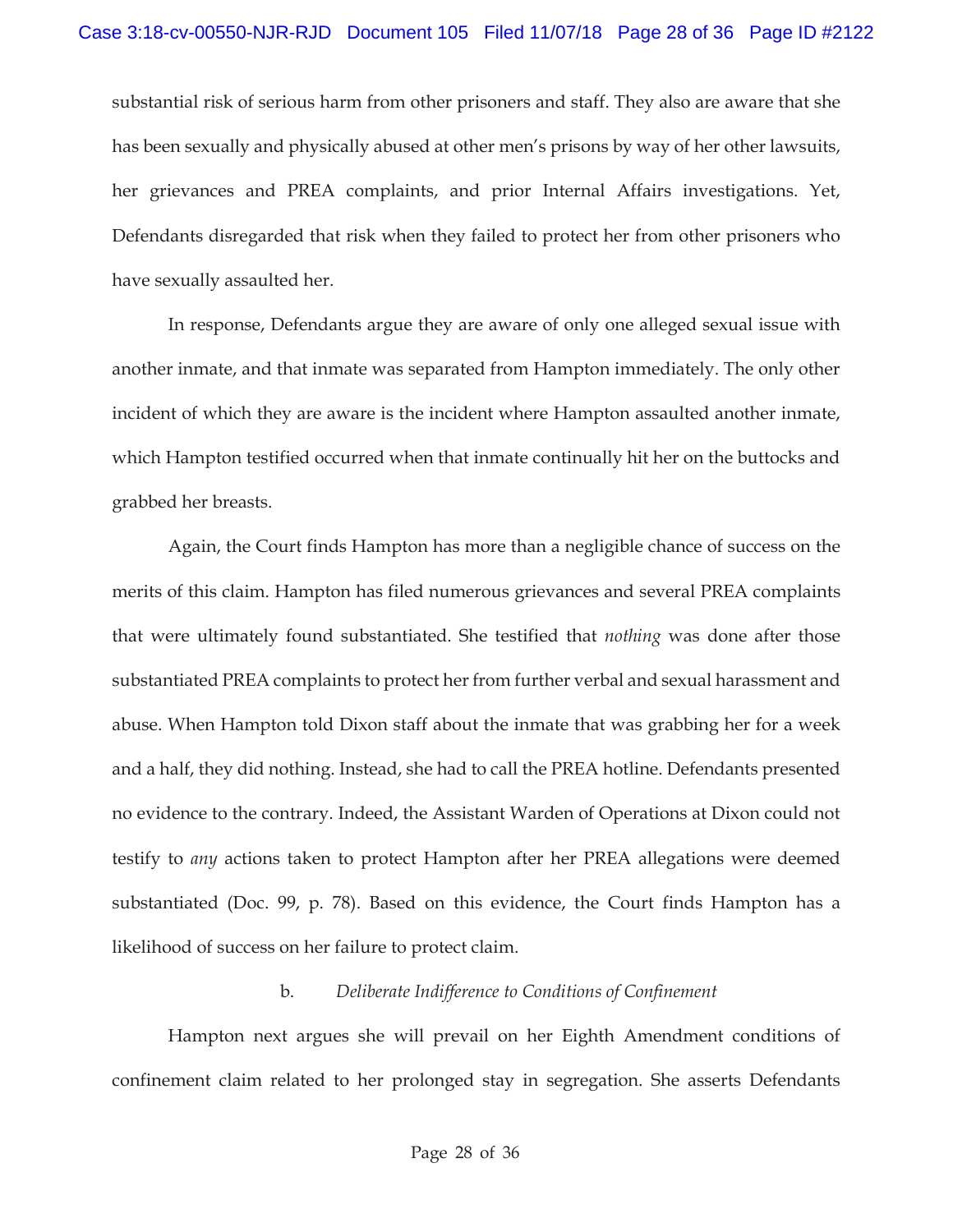housed her in conditions constituting cruel and unusual punishment when those conditions are worsening her mental illness and causing her extreme emotional pain and suffering—to the point she has attempted suicide multiple times.

In a case involving conditions of confinement in a prison, two elements are required to establish violations of the Eighth Amendment's cruel and unusual punishment clause. *McNeil v. Lane*, 16 F.3d 123, 124 (7th Cir. 1993). First, the prisoner must show that, objectively, the conditions deny the inmate "the minimal civilized measure of life's necessities," creating an excessive risk to the inmate's health or safety. *Farmer v. Brennan*, 511 U.S. 825, 834 (1994); *Jackson v. Duckworth*, 955 F.2d 21, 22 (7th Cir. 1992). Not all prison conditions trigger Eighth Amendment scrutiny—only deprivations of basic human needs like food, medical care, sanitation, and physical safety. *Rhodes v. Chapman*, 452 U.S. 337, 346 (1981). Second, from a subjective point of view, the inmate must demonstrate that the defendants acted with a sufficiently culpable state of mind, namely, deliberate indifference. *McNeil*, 16 F.3d at 124. Deliberate indifference exists only where an official "knows of and disregards an excessive risk to inmate health or safety." *Farmer*, 511 U.S. at 837-38. "'Deliberate indifference' means recklessness in a criminal, subjective sense: disregarding a risk of danger so substantial that knowledge of the danger can be inferred." *James v. Milwaukee Cty.*, 956 F.2d 696, 700 (7th Cir. 1992). Negligence, even gross negligence, does not constitute deliberate indifference. *Garvin v. Armstrong,* 236 F.3d 896, 898 (7th Cir. 2001).

Defendants rely on the affidavit of Jamie Weigand, a mental health professional who met with Hampton in segregation for one-hour, weekly, individual sessions to discuss her transgender issues and concerns as well as to devise a treatment plan (Doc. 56-2, p. 4). Ms. Weigand testified she has not personally observed any negative effects or decompensation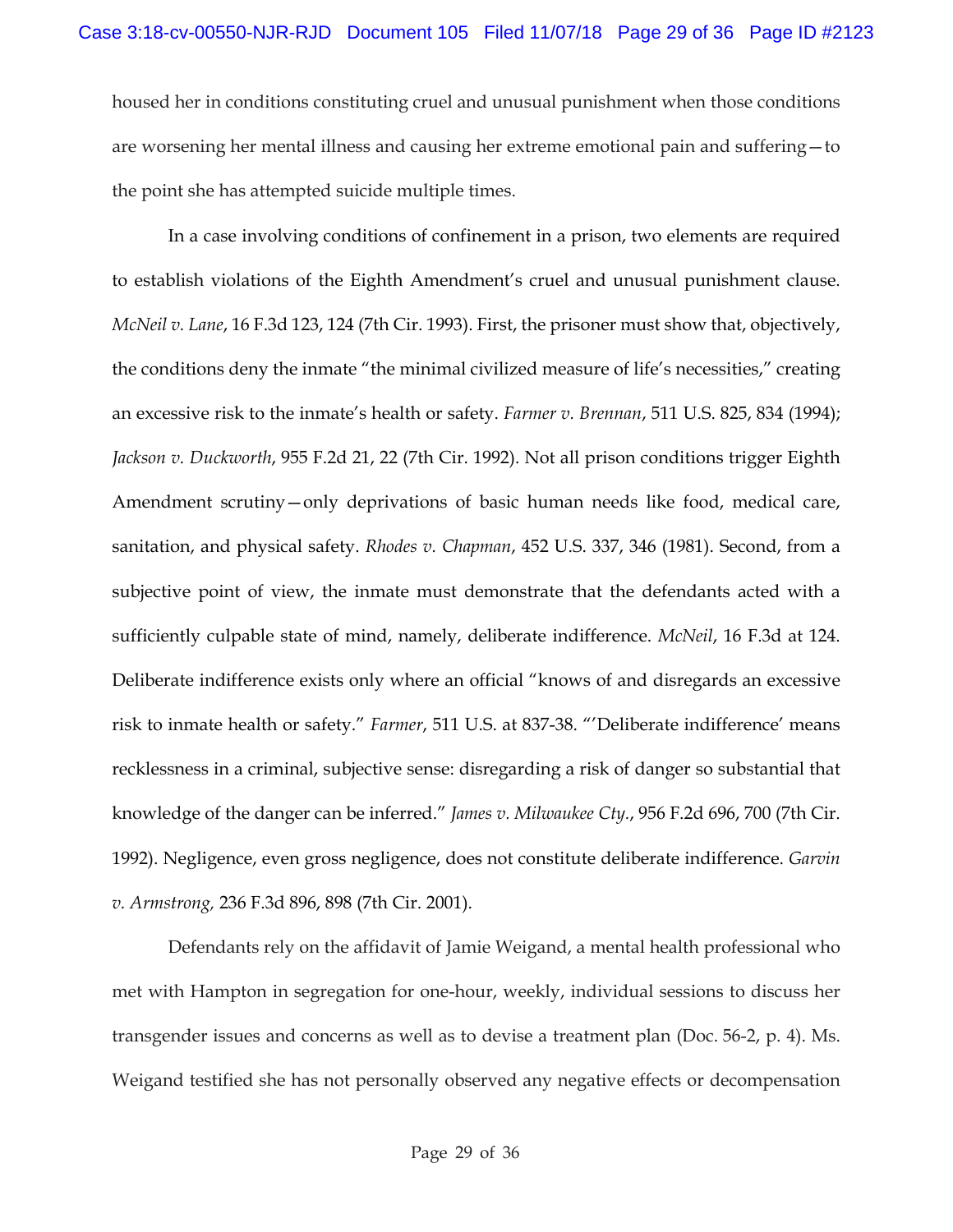from Hampton being in segregation and explained that Hampton is social, upbeat, and smiling when she sees her (*Id.*, p. 8). Hampton also participates in group therapy for longterm segregation inmates once per week, she showers and takes care of her hygiene, she is out of her cell three to four hours per day, and she gets two hours of yard time per day.

Defendants also presented evidence that a mental health professional was consulted each time Hampton received disciplinary violations (Doc. 98, pp. 79-82). Those professionals often concluded that Hampton's behavior was *not* the result of her mental health issues (*Id.*). The mental health professionals also evaluated whether placement in segregation would present a risk of harm to Hampton, and they determined that it would not (*Id.*). Defendants then acted in accordance with the recommendations of the mental health professionals regarding discipline, often imposing less segregation time than recommended or no segregation time at all (*Id.*). Defendants argue they are entitled to rely on the recommendations of mental health professionals, even if there are others who would disagree with those conclusions.

The Court agrees that Defendants are entitled to rely on the recommendations of the mental health professionals who found that placement in segregation would not be a risk to Hampton's mental health. *See Berry v. Peterman*, 604 F.3d 435, 440 (7th Cir. 2010) (nonmedical administrators are entitled to defer to the judgment of jail health professionals). Thus, Hampton has not shown Defendants acted with the requisite deliberate difference.

Furthermore, there is no evidence that Hampton has been deprived of any life's basic necessities, as required to meet the objective prong of the test. She appears to be receiving adequate medical care, has one-on-one sessions with Weigand to address her transgender issues, attends group therapy for long-term segregation inmates several times per week, is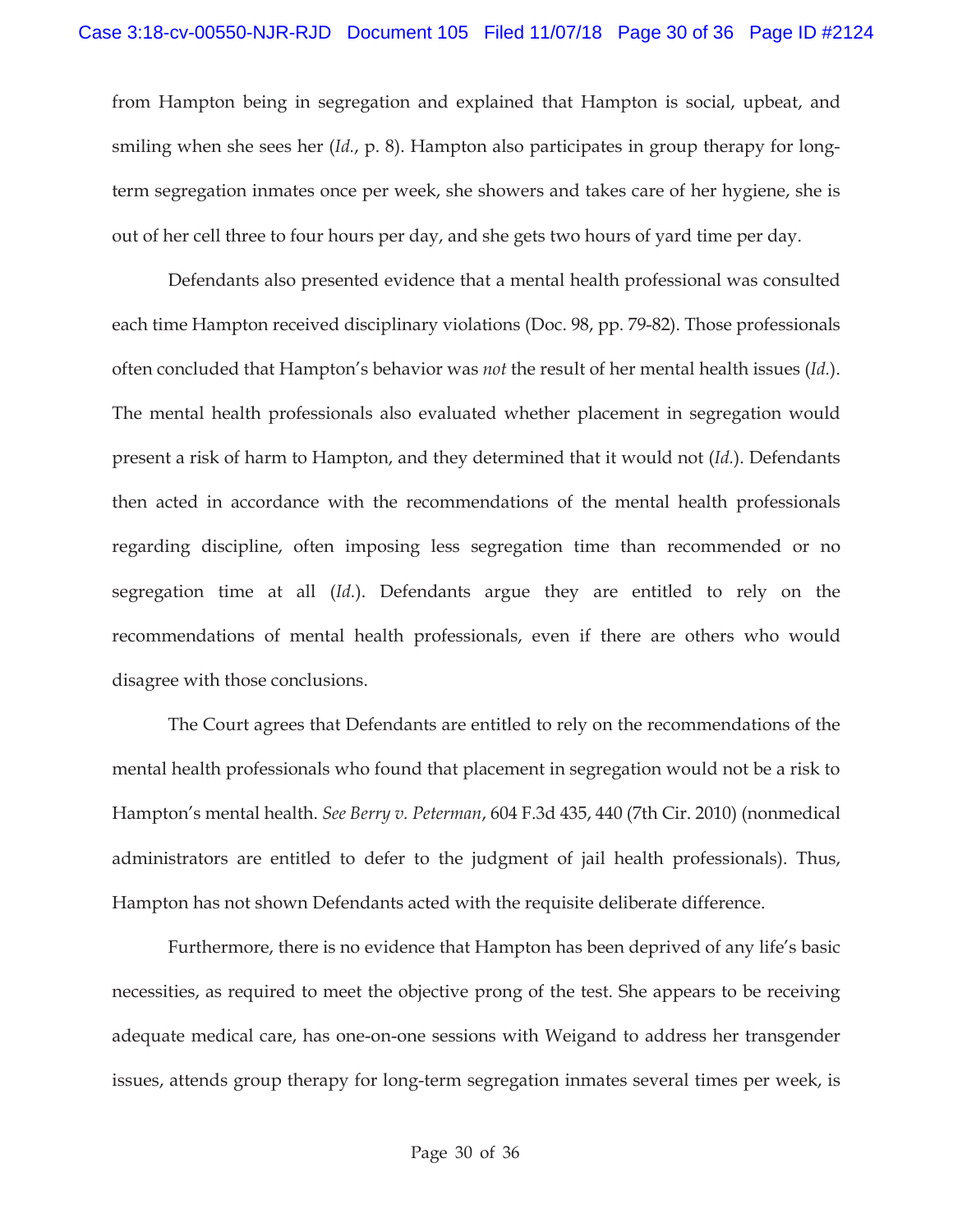receiving treatment for her bipolar disorder (although she refuses to take her medication), has access to showers and proper hygiene care, and spends two hours a day at yard. The only program Hampton does not have access to is the transgender support group, which is not one of life's necessities, despite its importance to Hampton's mental health.

Accordingly, the Court finds—at this point—that Hampton has not shown a likelihood of success on the merits of this claim. *See Marion v. Columbia Corr. Inst.*, 559 F.3d 693, 697–98 (7th Cir. 2009) ("a liberty interest *may* arise if the length of segregated confinement is substantial and the record reveals that the conditions of confinement are unusually harsh"). Additionally, the Court is mindful of the *Rasho* settlement agreement, of which Hampton is a plaintiff class member, and the recent order granting permanent injunctive relief in that case. *See Rasho v. Walker*, 1:07-cv-1298-MMM (C.D. Ill. Oct. 30, 2018). The Court is optimistic that Hampton's mental health issues in segregation will be addressed by the permanent injunction and the IDOC's proposed actions to address the constitutional deficiencies addressed by the *Rasho* court.

### **B. Adequate Remedy at Law**

Hampton argues she has no adequate remedy at law because money will not make her whole or protect her from the physical and emotional abuse she is currently suffering. Defendants make no argument in opposition. Therefore, the Court considers this element conceded by Defendants.

## **C. Irreparable Harm**

As to the element of irreparable harm, Hampton first argues that the continuing deprivation of her Eighth and Fourteenth Amendment rights constitutes irreparable harm itself. Second, her physical safety is at risk because Defendants have refused to protect her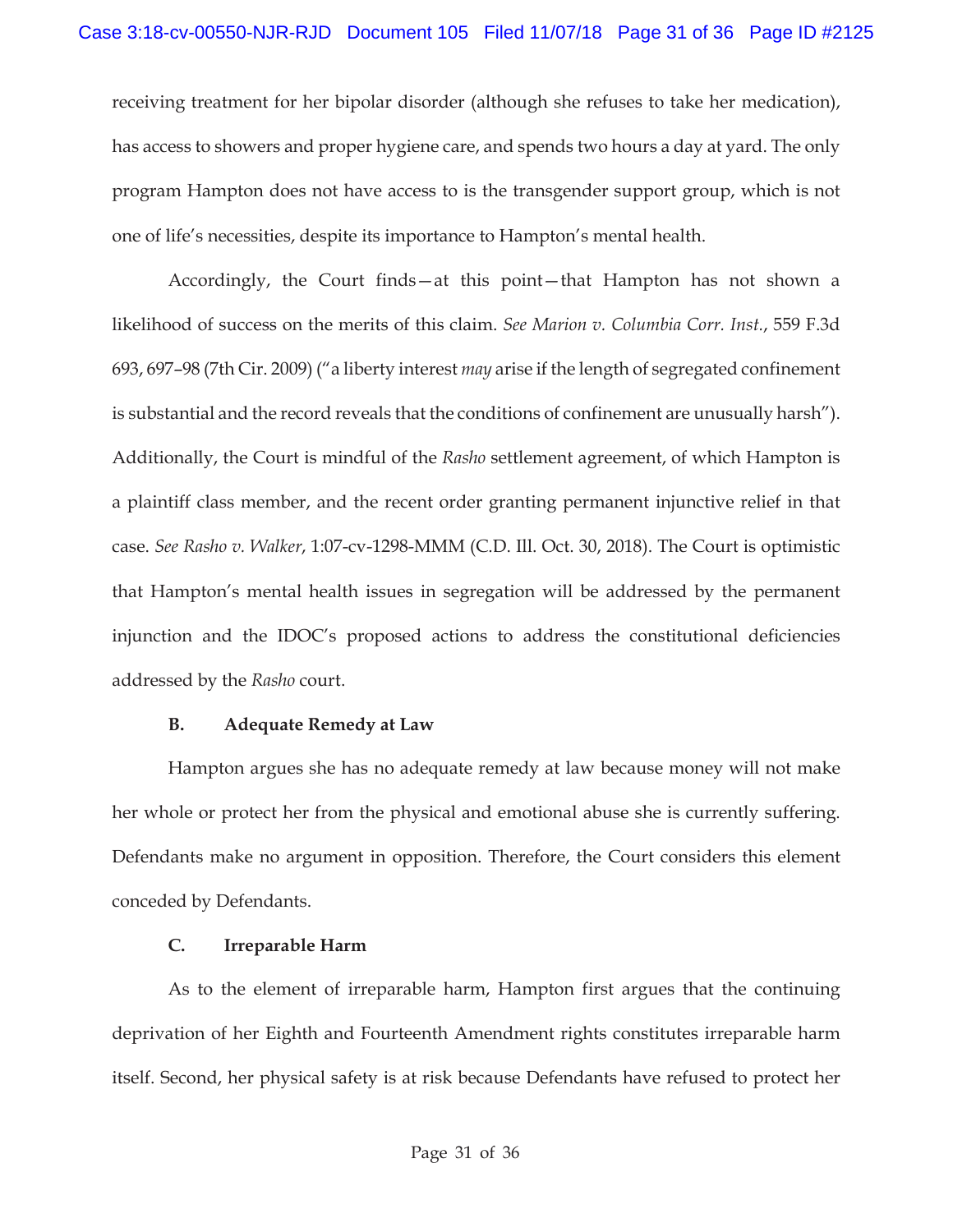from other prisoners. And third, her mental health is at risk when she has been forced to endure constant sexual and physical abuse. Hampton notes that she has tried to commit suicide several times already, and there is a serious risk she will continue to have suicidal ideations.

Defendants, on the other hand, assert the evidence shows she is not suffering irreparable harm, her current needs are being met, and she is in a safe environment. They also claim her allegation that Defendants have said they will not protect her are "patently false." While she is currently in segregation, she is doing well, and she will be moved from segregation when her time is served.

Contrary to Defendants' argument, the evidence indicates Hampton is *not* in a safe environment. The Court agrees with Hampton that her physical safety is at risk when she continues to be sexually assaulted and prison officials refuse to do anything to protect her. The Court also agrees that Hampton's mental health is at risk of degrading further. Hampton testified that the verbal harassment and discrimination she endures daily from prison staff causes her to feel depressed, disrespected, and humiliated (Doc. 96, pp. 13, 20). Given these circumstances, the Court finds that Hampton may suffer irreparable harm absent injunctive relief prior to trial.

### **E.** *Balance of Equities*

Hampton met her burden of demonstrating a likelihood of success on the merits of her Equal Protection and failure to protect claims, she has shown she has no adequate remedy at law, and she has demonstrated irreparable harm. Accordingly, the Court must now weigh the balance of harm to the parties if the injunction is granted or denied and also evaluate the effect of an injunction on the public interest. *Korte v. Sebelius*, 735 F.3d 654, 665 (7th Cir. 2013).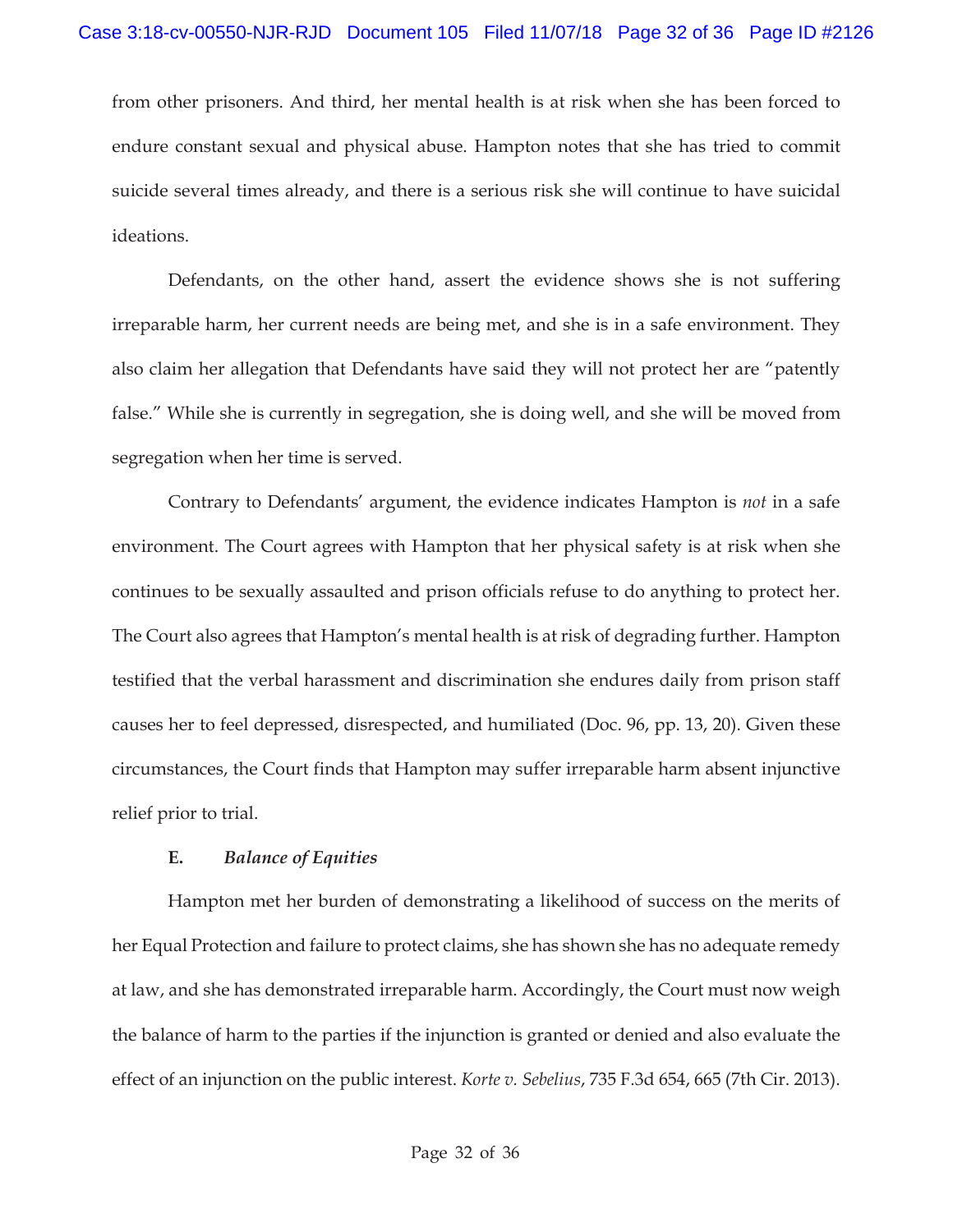The greater the likelihood of success of the merits, the less heavily the balance of harms must tip in Hampton's favor. *See id.* 

Hampton argues that requiring Defendants to house her in a women's facility and protect her from harm will further the public interest and will not harm Defendants in any way. She asserts that an injunction would ensure her health and safety and protect her from abusive staff and prisoners, while causing Defendants minimal harm since transfers of inmates occur daily. To the extent Defendants claim that transferring her to a women's prison would pose a risk to the other women prisoners, she claims this position is unfounded given that she is chemically castrated. Moreover, it is in the public interest to ensure that Hampton's constitutional rights are not violated by correctional officers.

In response, Defendants argue that granting a preliminary injunction would endanger the public interest by putting the Court in a position of directing where Hampton (and other transgender inmates) should be housed, therefore interfering with the operations of the IDOC "in a situation where Plaintiff is merely attempting to manipulate the system." They again argue she is safe, in a protected area at Dixon, showers separately, is celled separately, has access to group and individual therapy, mental health counseling, library, yard, and commissary. She is escorted when out of her cell. And while she complains of verbal and sexual abuse, there is no proof of either.

Generally, "federal courts, while most reluctant to interfere with the internal administration of state prisons . . . nevertheless will intervene to remedy unjustified violations of those rights retained by prisoners." *Williams v. Lane*, 851 F.2d 867, 871 (7th Cir. 1988); *Bell v. Wolfish*, 441 U.S. 520, 547 (1979) (courts generally do not interfere with prison administrative matters in the absence of constitutional concerns). Thus, while courts usually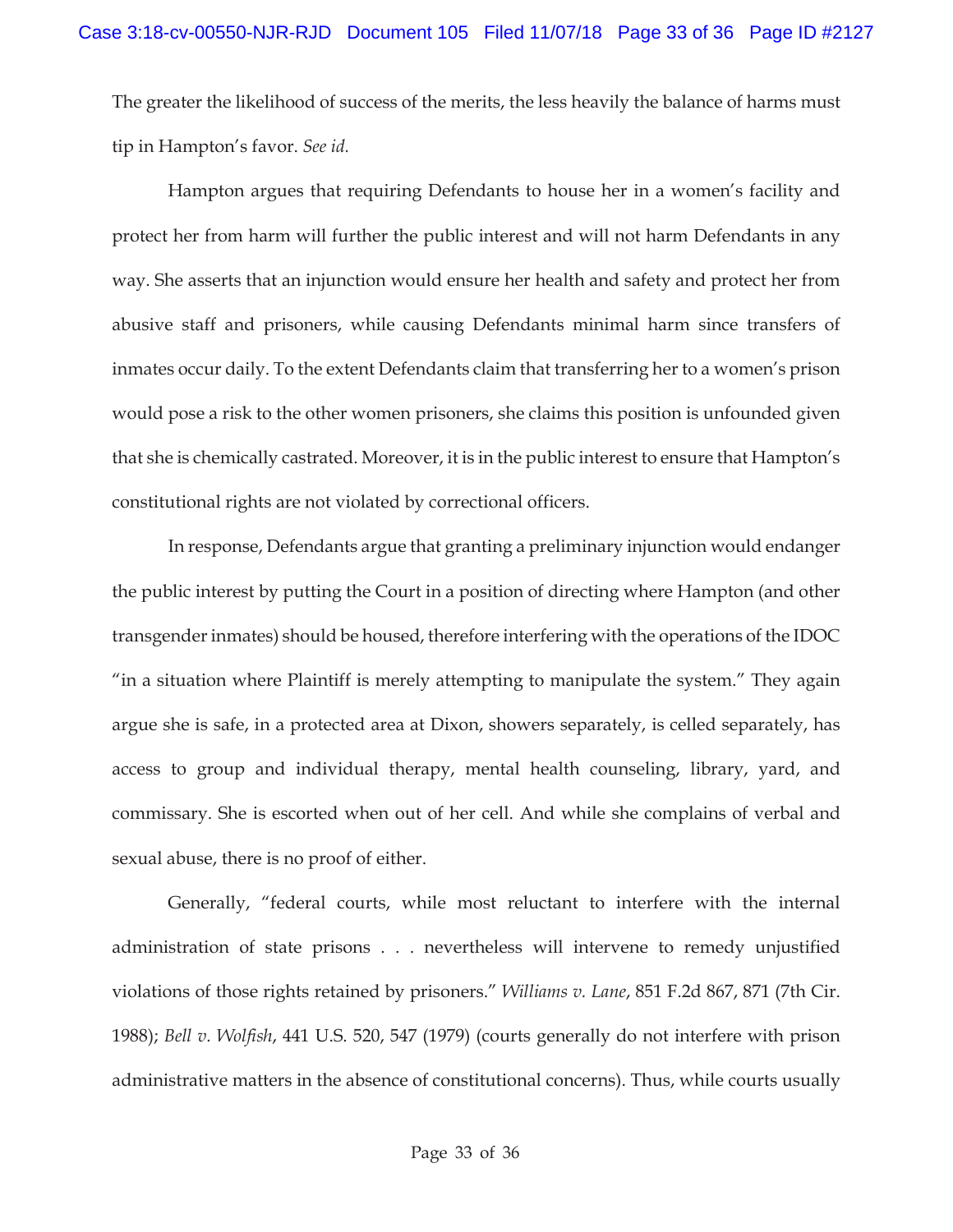hesitate to interfere with a routine transfer of an inmate from one prison to another, when an inmate's constitutional rights are at issue, a district court can intervene.

Still, the Court is not convinced at this point that ordering the IDOC to transfer Hampton to Logan Correctional Center is in the best interest of the parties or the public. Transferring Hampton to Logan would not cure everything; IDOC staff are just as likely to harass Hampton at Logan, female prisoners could sexually assault Hampton, and other unforeseen problems may arise. For now, the Court reserves ruling on the issue of whether Hampton should be transferred to a women's prison until after the constitutional issues are resolved at trial. *See* 18 U.S.C. § 3626(a)(2) (a preliminary injunction must be "narrowly drawn, extend no further than necessary to correct the harm . . . ," and "be the least intrusive means necessary to correct that harm").

In the meantime, however, other action can and should be taken immediately to address the institutional problems that surfaced during the evidentiary hearing—issues that could be addressed by training prison staff on transgender issues. As explained by Dr. Reister, Hampton is particularly reactive to people who misgender her and do not recognize her as a woman. And when she feels threatened, she resorts to aggressive tactics that allow her to gain a sense of control. At the same time, both Assistant Warden Wilks and Correctional Counselor Hendrix testified they consider Hampton to be a man and repeatedly used male pronouns when referring to her (*see generally* Doc. 99). Neither of these employees were at all aware of the concept of misgendering or how it affects a trans individual's mental health (*Id.*, p. 88). And while they have had training on how to physically search transgender offenders, they have had no training on gender dysphoria or "dealing with transgender inmates" (*Id.*, pp. 92, 110-11).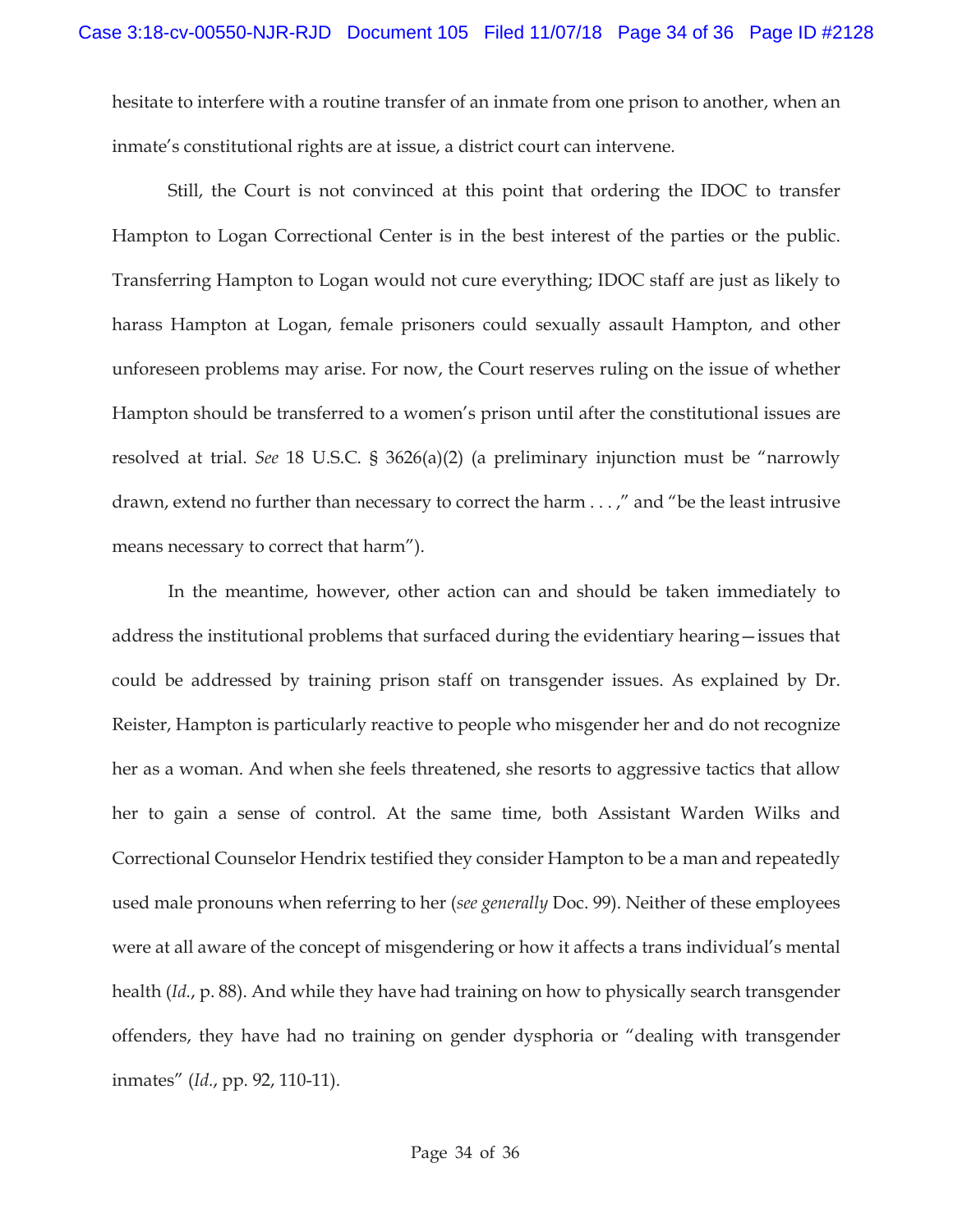It seems that training IDOC staff on a few basic concepts (as defense counsel called it, "sensitivity training") would not only improve Hampton's mental health but also reduce her aggression—and potentially address her issue of constantly being placed in segregation. This would come at little cost to the IDOC, as Dr. Reister has already developed a four-hour training program on transgender mental health for the mental health staff (Doc. 100, p. 11) and other programs are likely available. Dr. Reister indicated they are in the early stages of planning training for other staff as well (*Id.*). Implementing this training and educating staff on how to treat transgender inmates (and all inmates, for that matter) would benefit Hampton while causing little harm to Defendants.

Another action that would cause little harm to Defendants but greatly benefit Hampton is to allow her to attend the transgender support group even when she is in segregation. The Court finds credence in Dr. Reister's testimony that he recommended Hampton go to Dixon because it is a mental health hub, it is staffed by people who have experience working with manic inmates, it has a large transgender population, and it has an active transgender support group (Doc. 11, p. 27). Unfortunately, Hampton has not had access to the group while she is in segregation. That must change.

Finally, while the Court will not, at this point, order Hampton to be transferred to Logan, it strongly suggests that the Committee fully consider all evidence for and against a transfer when it meets this month, including interviewing Hampton herself. A review of Hampton's full mental health and disciplinary history<sup>5</sup> in the context of her substantiated PREA complaints and grievances may lead the Committee itself to conclude that Hampton

<sup>5</sup> This evaluation should include considering whether Hampton's conduct leading to her discipline is a result of misgendering and the staff's general ignorance of transgender issues, such as (1) refusing to provide Hampton with women's underwear and then disciplining her for modifying her undergarments, and (2) calling her names and then disciplining her for acting out in response to the harassment.